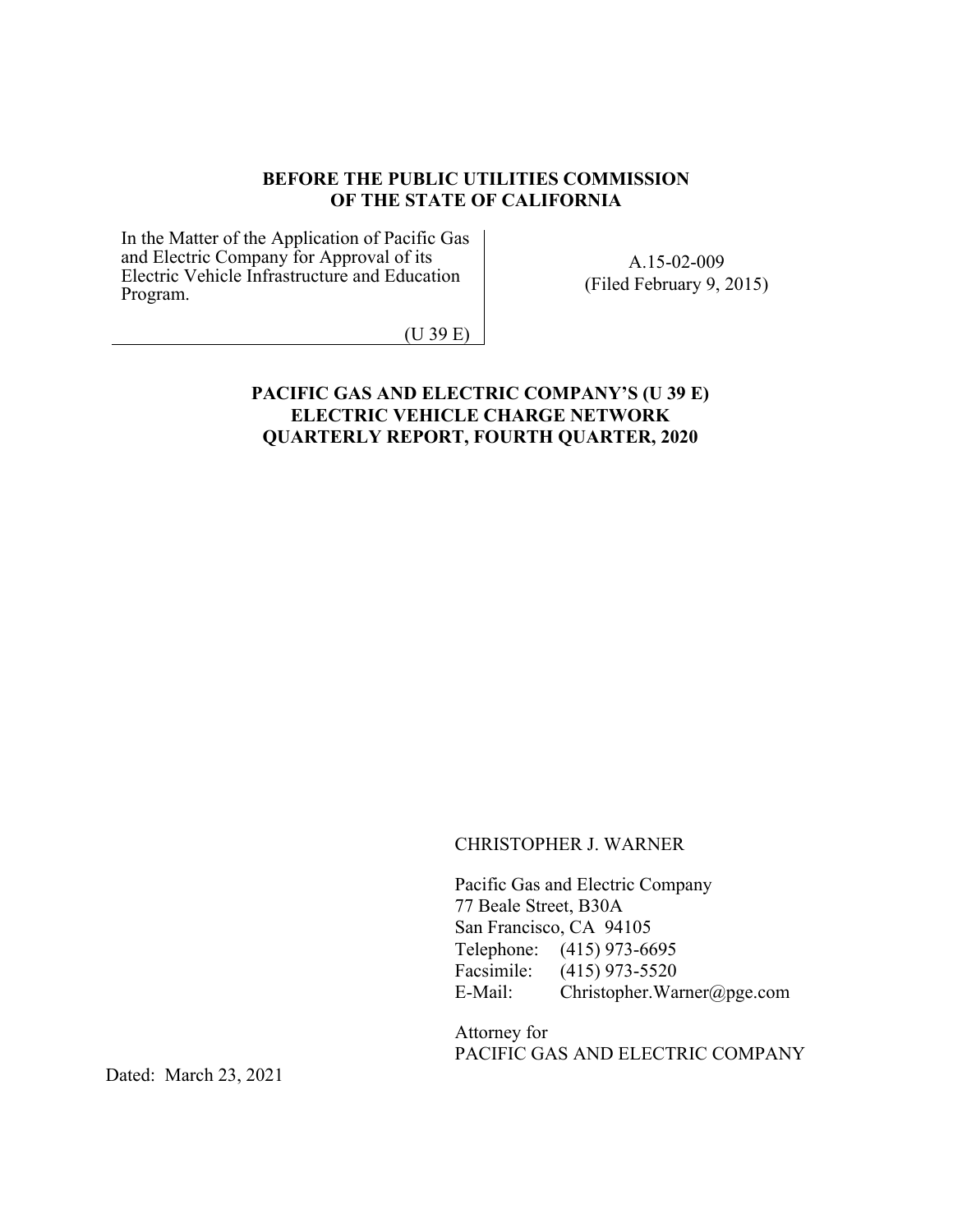#### **BEFORE THE PUBLIC UTILITIES COMMISSION OF THE STATE OF CALIFORNIA**

In the Matter of the Application of Pacific Gas and Electric Company for Approval of its Electric Vehicle Infrastructure and Education Program.

A.15-02-009 (Filed February 9, 2015)

(U 39 E)

#### **PACIFIC GAS AND ELECTRIC COMPANY'S (U 39 E) ELECTRIC VEHICLE CHARGE NETWORK QUARTERLY REPORT, FOURTH QUARTER, 2020**

Pursuant to Ordering Paragraph 20 of D.16-12-065, Pacific Gas and Electric Company

(PG&E) hereby submits the attached EV Charge Network Pilot Program Quarterly Report for

Fourth Quarter, 2020. Per D.16-12-065, the Report is being served on the service list for

A.15-02-009 as well as the members of the Program Advisory Council.

Respectfully Submitted,

CHRISTOPHER J. WARNER

By: */s/ Christopher J. Warner* CHRISTOPHER J. WARNER

Pacific Gas and Electric Company 77 Beale Street, B30A San Francisco, CA 94105 Telephone: (415) 973-6695 Facsimile: (415) 973-5520 E-Mail: Christopher.Warner@pge.com

Attorney for PACIFIC GAS AND ELECTRIC COMPANY

Dated: March 23, 2021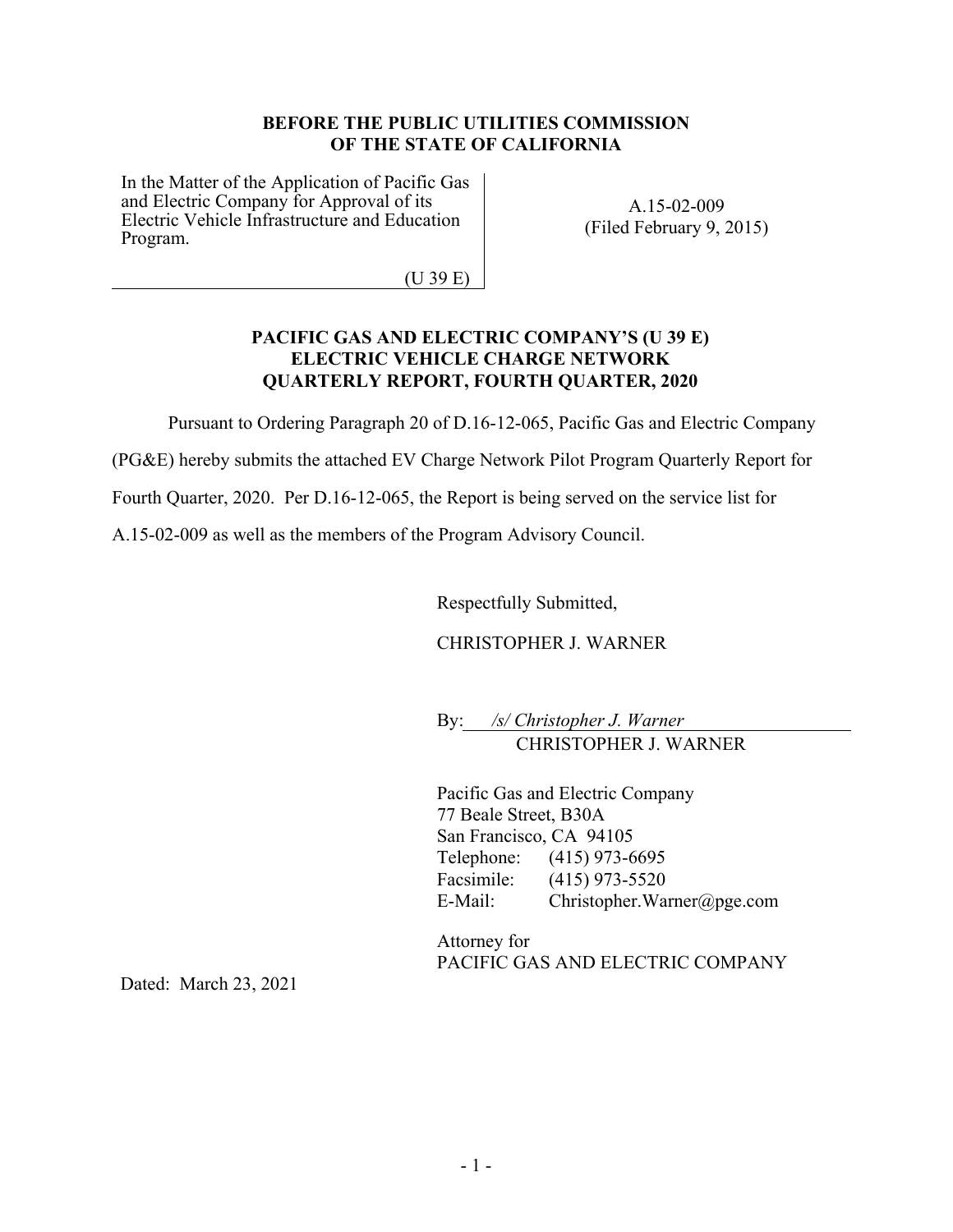

# Pacific Gas and Electric Company EV Charge Network Quarterly Report

Report Period: October 1 – December 31, 2020



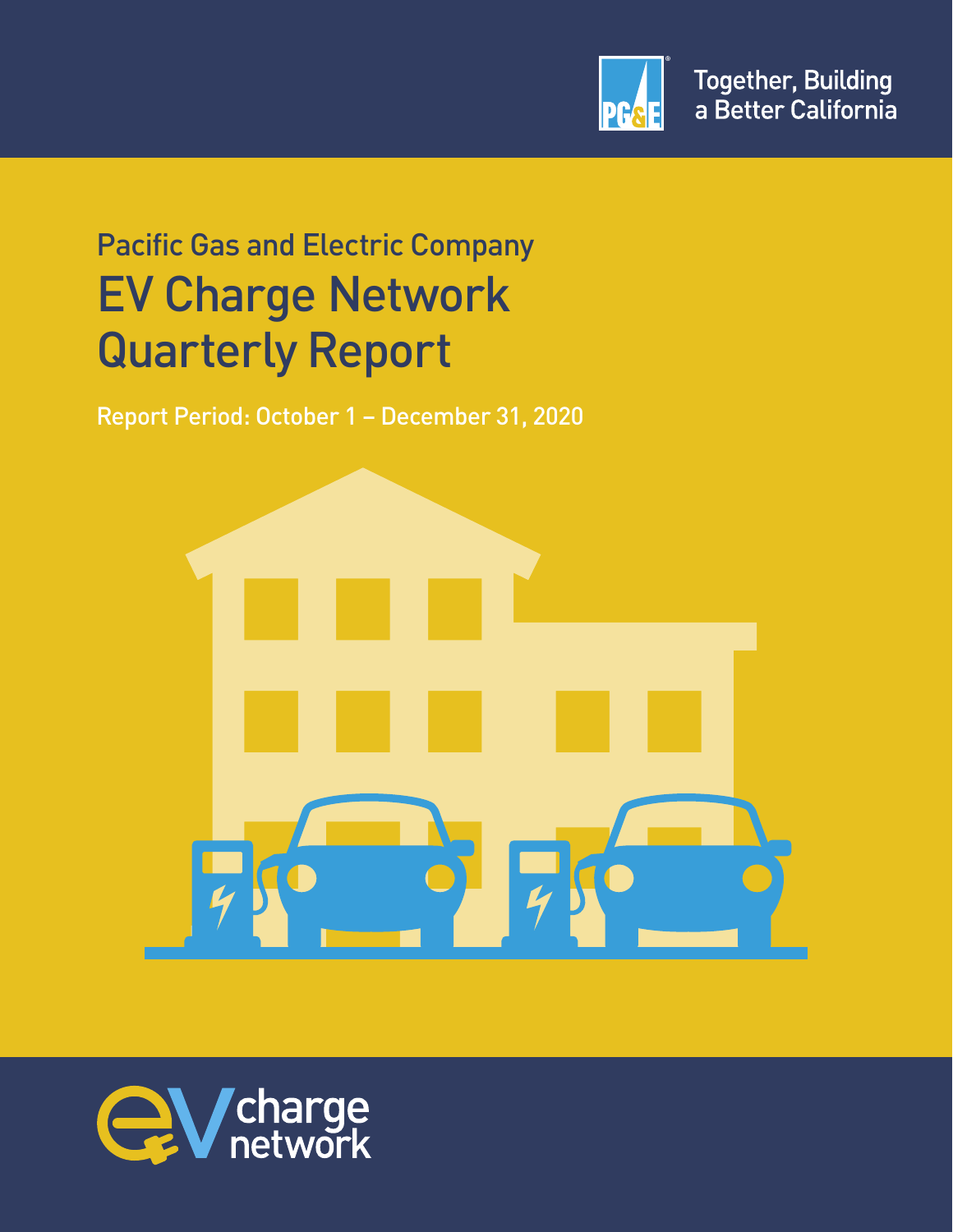# Table of Contents **Table of Contents**

| <b>1. Executive Summary</b><br>1.1 EV Charge Network Program Overview<br>1.2 Summary for Quarter                                                                                           | 1  |
|--------------------------------------------------------------------------------------------------------------------------------------------------------------------------------------------|----|
| 2. Customer Interest, Outreach, and Education<br>2.1 EV Charge Network Applications<br>2.2 Sales and Marketing<br>2.3 Online Tools & Resources<br>2.4 Customer Experience and Satisfaction | 3  |
| 3. Electric Vehicle Supply Equipment Procurement<br>3.1 Procurement Process<br>3.2 RFQ - EV Charge Owner Options<br>3.3 RFP - EV Charge Sponsor Options<br>3.4 Procurement Next Steps      | 8  |
| 4. Charger Utilization and Load Management<br><b>4.1 Charger Utilization</b>                                                                                                               | 10 |
| <b>5. Program Operations</b><br>5.1 Summary of Approved Sites<br>5.2 Construction<br><b>5.3 Operational Metrics</b><br>5.4 Program Costs                                                   | 12 |
| <b>6. Supplier Diversity</b>                                                                                                                                                               | 14 |
| 7. Program Advisory Council Feedback                                                                                                                                                       | 15 |
| <b>8. Conclusion</b>                                                                                                                                                                       | 16 |
| 9. Appendix A<br>9.1 Summary of Program Advisory Council Comments and PG&E Response                                                                                                        | 17 |
| 10. Appendix B                                                                                                                                                                             | 19 |
| 11. Appendix C                                                                                                                                                                             | 20 |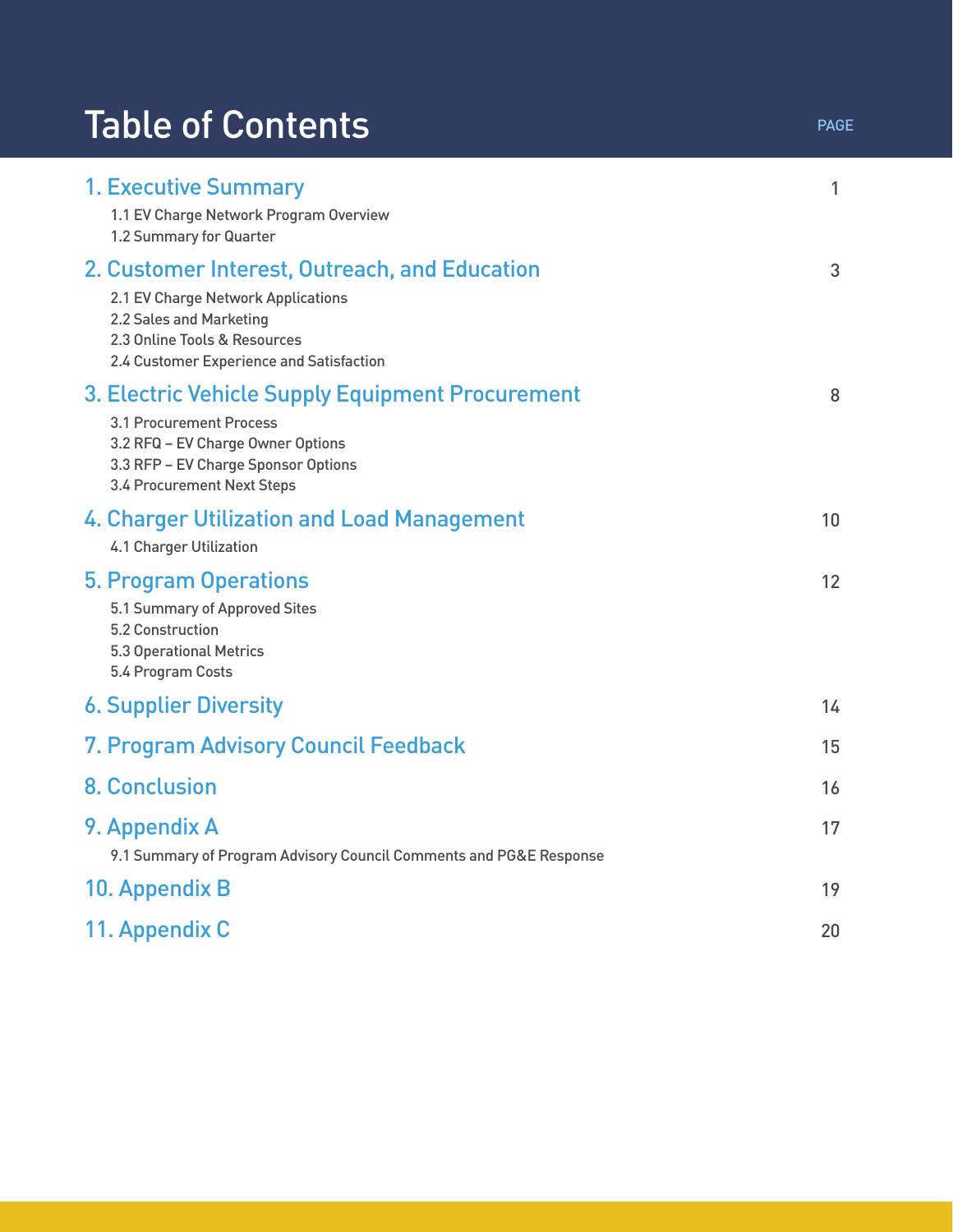<span id="page-4-0"></span>

Program

**[Diversity](#page-17-0)** 

# 1. Executive Summary

### **1.1 EV Charge Network Program Overview**

**PG&E's EV Charge Network** (EVCN) program was approved on December 15, 2016 through a unanimous vote of the California Public Utilities Commission (Commission).1 The purpose of the program is to increase access to charging for electric vehicles (EV) within PG&E's service territory. The program forecasted to install up to 7,500 charging ports over a three-year period focusing on two key market segments: workplaces and multi-unit dwellings. The program includes deployment targets of 15% of ports in Disadvantaged Communities (DACs) as well as 20% in Multi-Unit Dwellings (MUDs).<sup>2</sup> These targets aid in facilitating market entry for previously underserved communities and market segments. For participating site hosts, the program is organized into two ownership options: "EV Charge Owner" and "EV Charge Sponsor."

**EV Charge Owner:** The majority of the electric vehicle service equipment (EVSE) will be owned by site hosts who are PG&E non-residential customers that have EV charging stations installed on their property. All site hosts may choose to participate under this program option. For these installations, PG&E will install and maintain the EV service connection (make-ready infrastructure) to support their use. The site host will be responsible for buying and installing the EV charging stations. At these locations, rebates will be offered to site hosts for the EV charging stations. The rebates will be paid after the charging stations are installed and operational.

**EV Charge Sponsor:** At the discretion of the individual site host, PG&E may be requested to install, own, and maintain up to 35% of the EV charging stations originally forecasted to be deployed. These EV charging stations will be installed in a turnkey operation to maximize site host convenience. EV Charge Sponsor site hosts must be MUDs or workplaces located in disadvantaged communities (DACs).

### **1.2 Summary for Quarter**

The following section provides a brief summary of the milestones and actions performed throughout the quarter. This includes EV adoption in PG&E's service territory, a summary of the Program Advisory Council (PAC) meeting, program milestones, and key barriers to implementation.

## EV Adoption in PG&E Service Territory

The EV Charge Network program intends to support the adoption of EVs in PG&E territory by providing the infrastructure to support adequate charging and remove obstacles to adoption.

PG&E offers two residential EV rates for customers who own an EV. Both rates are time-of-use (TOU) rates and will vary based on time of day. The EV-2A rate combines the customer's EV electricity use with the main household consumption on the same meter whereas the EV-B rate tracks EV electricity consumption separately from household use through a new meter dedicated to the charging equipment. At the end of Q4 2020, 67,392 PG&E customers were enrolled in the EV rates.<sup>3</sup>

1. The Commission approved the EV Charge Network in D 16-12-065.

<sup>3.</sup> The EV rate numbers includes customers enrolled in EV-A, EV-B, and EV-2A rate. The EV-2A rate is replacing the EV-A rate with new TOU rates and off-peak charging times.



<sup>2.</sup> Disadvantaged Communities are defined as the top 25% most impacted census tracts within PG&E's service territory per the CalEnviroScreen3.0, or the latest version.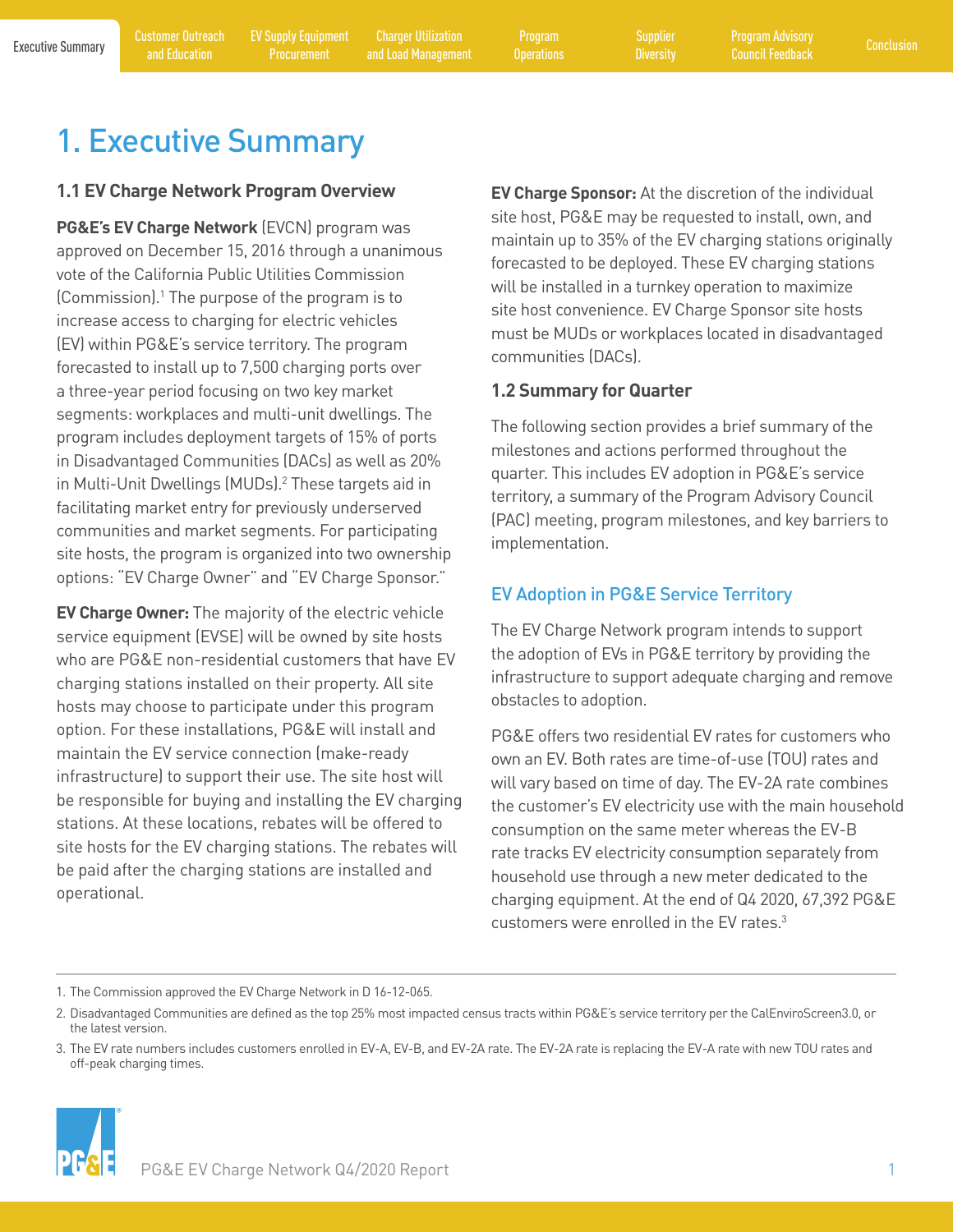and Education

[EV Supply Equipment](#page-11-0)  **Procurement** 

Executive Summary Customer Outreach EV Supply Equipment Charger Utilization Program Supplier Program Advisory<br>Executive Summary and Education Procurament and Load Management Operations Diversity Council Eoedback [Conclusion](#page-19-0) Charger Utilization [and Load Management](#page-13-0)

Program

**[Diversity](#page-17-0)** 

PG&E also offers two electric vehicle rate plans for business customers with on-site EV charging. These rates are specifically designed for customers with separately metered EV charging at locations such as workplaces, multi-unit dwellings, and retail as well as sites with fleets and fast charging stations. The rates are Business Low Use EV Rate (BEV1) for EV charging installations with a connected load up to and including 100 kilowatts (kW), which are best suited for smaller workplaces and multi-unit dwellings, and Business High Use EV Rate (BEV2) for EV charging installations with a connected load of 100 kilowatts (kW) and above.

### Program Participation Interest

PG&E officially launched the EV Charge Network program in January 2018 (however, the program operated under a soft launch since late October 2017 when the online application was made available). PG&E experienced steady interest from customers applying for participation in the EVCN program.

PG&E stopped accepting new applications in Q2 2019 since the program was fully subscribed. However, customers are able to submit their interest in future EV infrastructure offerings through [interest list form](https://pages.em.pge.com/page.aspx?QS=38dfbe491fab00ea2b2972b9fdcd92725e0d1a151830c81769dc5107c2ea4485) on the website.

As of December 31, 2020, PG&E had received 816 applications. At the close of Q4 2020, 198 sites representing 4,898 ports had signed agreements with customers; this excludes applications that were waitlisted or cancelled. More details on submitted applications can be found in Section 2 and on approved/ in-progress sites in Section 5 of this report.

### Program Advisory Council (PAC)

Beginning in 2018, PG&E expanded the focus of the PAC meeting to address broader clean transportation programs and initiatives, creating the Clean Transportation Program Advisory Council. On January 27, 2021, PG&E held the Q4 2020 Program Advisory Council meeting to provide an update on the EV Charge Network program, the SB350 programs (Fleet, Fast Charge, Priority Review Projects), the Schools & Parks programs, and the Phase 2 Launch of the Business EV Rate.

Individuals from over 30 organizations, representing stakeholders from industry, government, and nonprofits, attended online. The meeting objective was to inform an external audience on the progress of the various infrastructure programs authorized by the CPUC. More details on the Q4 2020 PAC meeting can be found in Section 7 and the Appendix of this report.

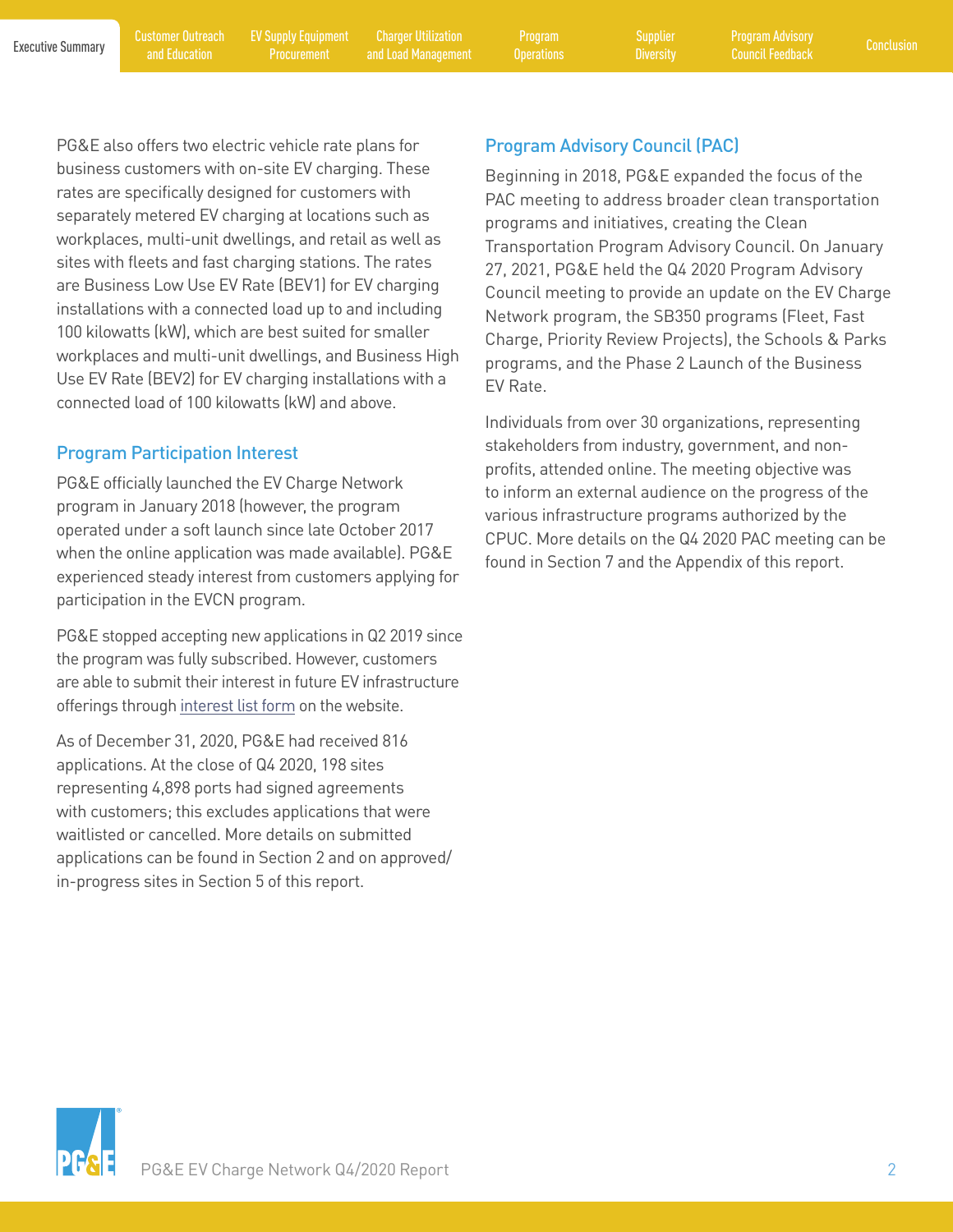Program

**[Diversity](#page-17-0)** 

# <span id="page-6-0"></span>**2.1 EV Charge Network Applications**

Since launching the EV Charge Network program website and online application in Q3 2017, PG&E received a total of 816 applications through Q2 2019 when the program stopped accepting new applications. Figure 2.1 shows the total number of applications received and the number of applications in each stage at the end of Q4 2020.<sup>4</sup>



FIGURE 2.1 SUMMARY OF APPLICATION STATUS THROUGH Q4 2020

Table 2.2 shows the breakdown of property type, disadvantaged community status, and program participation across all applications received through Q4 2020.

| TABLE 2.2 APPLICANT PROFILE THROUGH Q2 2020 |  |
|---------------------------------------------|--|
|---------------------------------------------|--|

|                                       | <b>NUMBER OF</b><br><b>APPLICATIONS</b> | <b>PERCENT OF</b><br><b>APPLICATIONS</b> |
|---------------------------------------|-----------------------------------------|------------------------------------------|
| <b>PROGRAM PARTICIPATION</b>          |                                         |                                          |
| EV Charge Owner                       | 629                                     | 77%                                      |
| <b>EV Charge Sponsor</b>              | 187                                     | 23%                                      |
| <b>PROPERTY TYPE</b>                  |                                         |                                          |
| MUD                                   | 220                                     | 27%                                      |
| Workplace                             | 596                                     | 73%                                      |
| <b>DISADVANTAGED COMMUNITY STATUS</b> |                                         |                                          |
| Disadvantaged<br>Community (DAC)      | 209                                     | 26%                                      |
| Other PG&E Territory                  | 607                                     | 74%                                      |

| <b>CROSS-SECTION</b><br>(Applications) | DAC.<br>(% of Grand Total) | <b>NOT IN DAC</b><br>(% of Grand Total) |
|----------------------------------------|----------------------------|-----------------------------------------|
| MUD                                    | 46(6%)                     | 174 (21%)                               |
| WORKPI ACF                             | 163 (20%)                  | 433 (53%)                               |
| Subtotal                               | 209                        | 607                                     |

Applicants reported hearing about the EVCN program from various sources. In Q2 2019, PG&E's Sales team wrapped up their outreach. Over the course of the program's outreach, the PG&E Sales team represented the largest source of incoming lead generation, bringing in over 55% of program applications through Q2 2019. Figure 2.3 depicts how applicants reported hearing about the EVCN program on the online application.

FIGURE 2.3 EVCN PROGRAM APPLICANT SOURCE OF PROGRAM KNOWLEDGE THROUGH Q2 2019



4. While the program has stopped accepting new applications, the number of eligible projects may change as projects are either canceled or are accepted into the program off the waitlist.

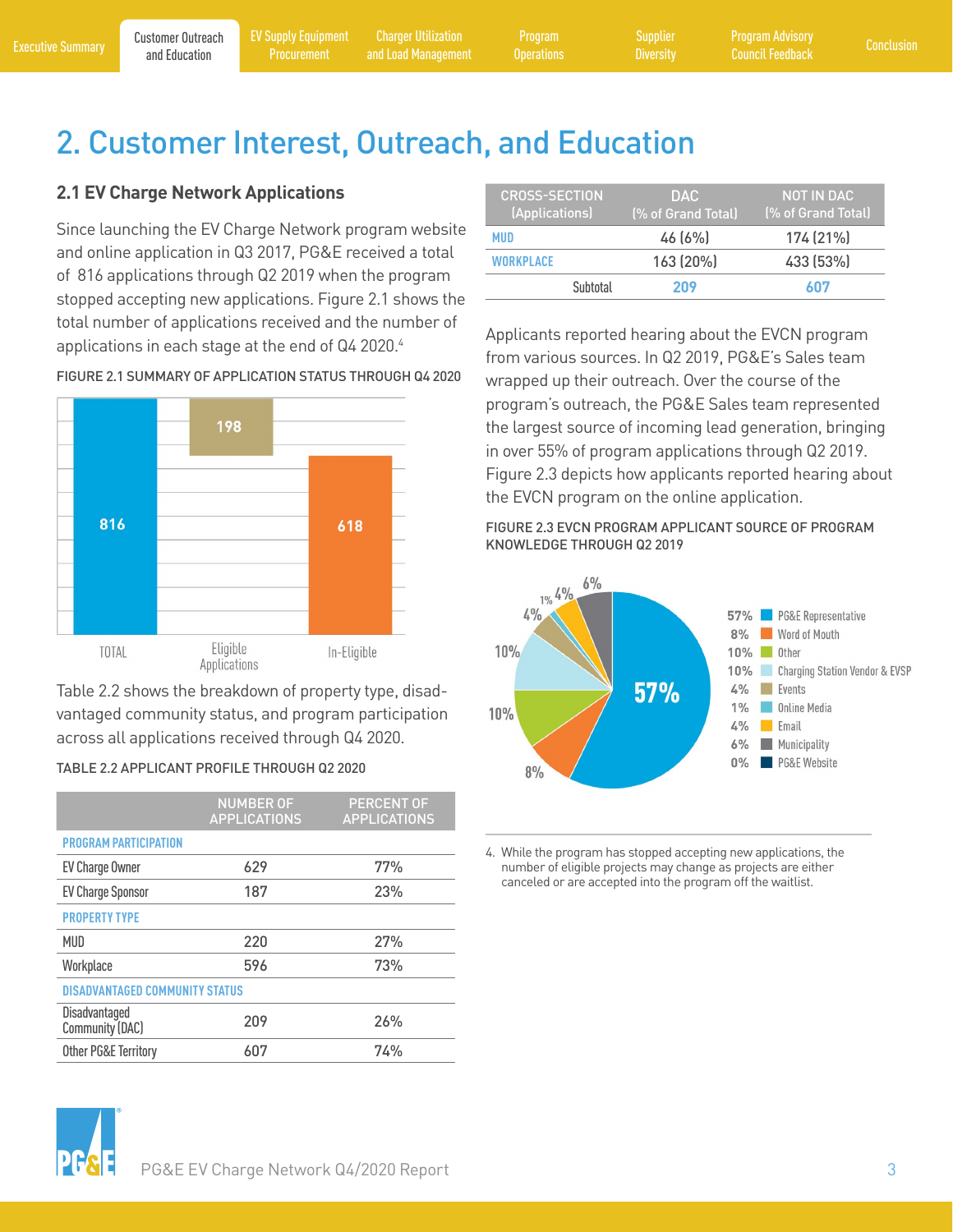<span id="page-7-0"></span>Figure 2.4 depicts the geographic areas of applicants who submitted applications to EVCN, halting in Q2 2019.

FIGURE 2.4 EVCN PROGRAM APPLICANT PROFILE BY GEOGRAPHIC AREA THROUGH Q2 2019



Note: "Other PG&E Territory" represents counties with fewer than 10 applications submitted. PG&E received applications from over 150 cities in total.

Approximately 76% of submitted applications were cancelled through the end of Q2 due to the program reaching full subscription. PG&E has shared additional resources with these sites to support their desire to install EV charging, such as the following:

#### **Other external rebates available:**

- [CEC CALeVIP](https://calevip.org/) The California EV Infrastructure Project.
- [BAAQMD Charge!](http://www.baaqmd.gov/funding-and-incentives/businesses-and-fleets/charge) Bay Area air district charging station rebate.
- **[SJAPCD Charge Up!](http://www.valleyair.org/grants/chargeup.htm)** San Joaquin air district charging station rebate.
- CCA Rebates Check with your local Community Choice Aggregator, such as **[MCE](https://www.mcecleanenergy.org/ev-charging/#EVSErebates)**, for additional rebates.
- [Electrify America](https://www.electrifyamerica.com/submissions) An alternate EV charging infrastructure program.

#### **Other PG&E EV resources:**

- [EV Savings Calculator](https://ev.pge.com/) Find the right EV for you with personalized incentives.
- Clean [Fuel Rew](https://cleanfuelreward.com/)ard EV/PHEV purchasers can qualify for up to \$1,500 through this program.
- EV [Charging](https://www.pge.com/en_US/residential/rate-plans/rate-plan-options/electric-vehicle-base-plan/electric-vehicle-base-plan.page) Rates Make sure you are on the best electric rate for EV charging.
- [yourprojects.pge.com](https://yourprojects-pge.com) Request new electric service for EV chargers if not selected for the EVCN program.

### **Q4 2020 Program Milestones**

- **4,180 ports substantially complete since program inception**
- **Q4 Ports Substantially Complete:** October 251 ports, November – 283 ports, December – 186 ports

## **Q4 2020 Challenges and Lessons Learned**

In Q4 2020, we continued to be diligent about COVID-19 related safety protocols during construction related activities. We experienced project attrition related to economics, realized by more detailed accounting of costs as each project advanced through rigorous planning and evaluation stages.<sup>5</sup> We are using lessons learned on these cancelled projects as a way to more accurately forecast project costs, earlier in the process.

We were also challenged in Q4 2020 by meter panel manufacturer defects which we worked closely with our vendor to identify and remedy. Permitting and easements continued to present themselves as challenges for some projects, which resulted in project delays during Q4 2020 as we worked with Authorities Having Jurisdiction (AHJ) and customers, respectively to mitigate concerns on both topics.



<sup>5.</sup> This project attrition will be reflected in the next quarterly report, as there is a time lag between the Q4 2020 cancellation of the projects and the processing of these cancellations.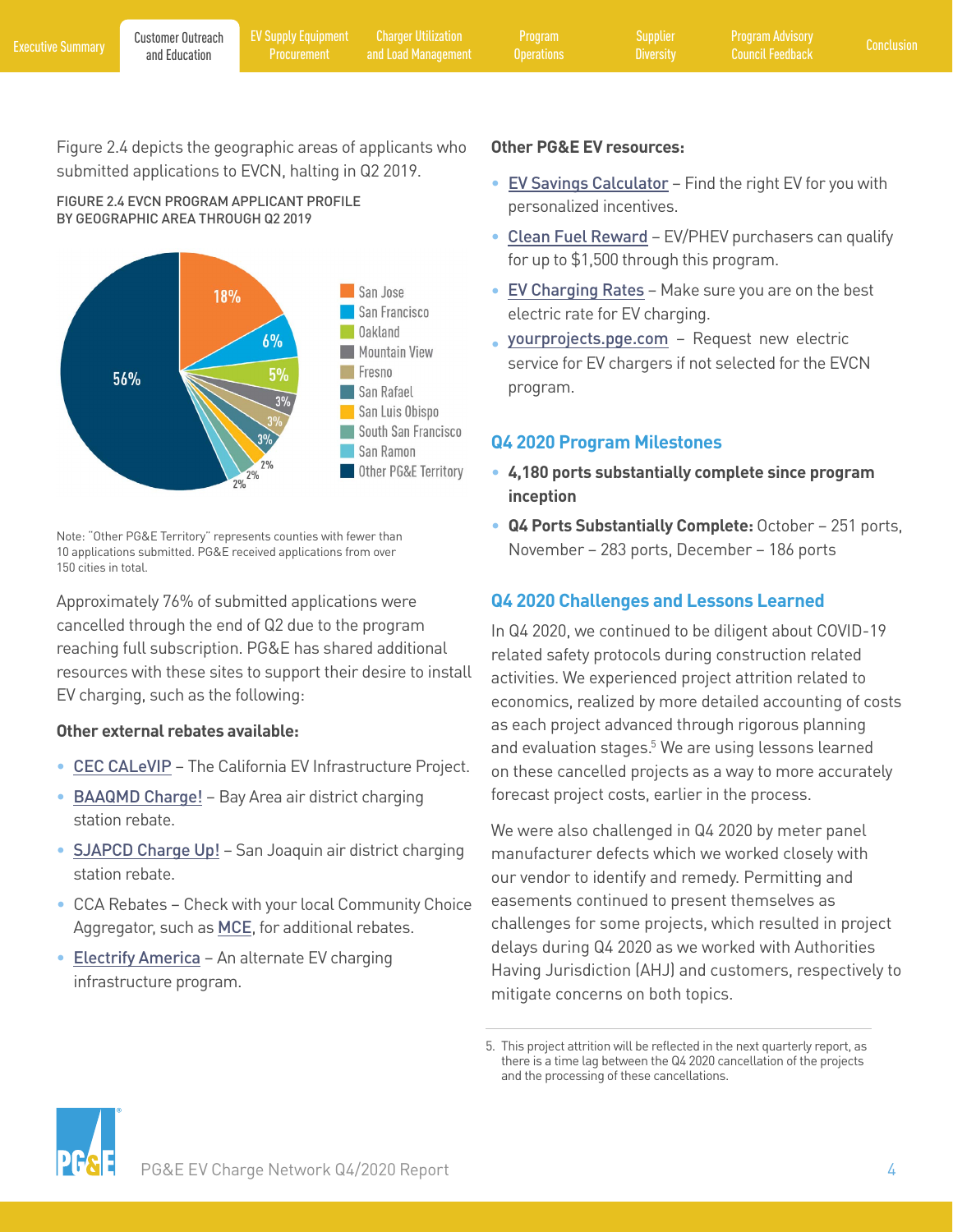### <span id="page-8-0"></span>**2.2 Sales and Marketing**

In Q2 2019, PG&E halted marketing and customer acquisition due to the large influx of applications. PG&E continues to work with our partners to communicate project status and program subscription levels through the quarter. Partners, especially on a local level, are key stakeholders that serve as advocates for the program. Sample partners include local non-profits/working groups, community choice aggregators, local governments, and trade associations. They can be very helpful in providing venues for PG&E to discuss EV charging opportunities with their constituents, offering additional funding sources that further bring down costs for customers, and, in some cases, become customers themselves.

### **2.3 Online Tools & Resources**

As of the end of Q4 2020, the EV Charge Network program website has the following tools and resources to assist customers in their decision-making process.

- Through Q4 2020, the [EV Savings Calculator](http://ev.pge.com/) has received 342,000 unique visitors and logged over 452,000 sessions, resulting in >15,000 hours of total platform engagement.
- Our Net Promoter Score<sup>6</sup> in Q4 was 33, with 614 respondents, which we consider "great."



#### FIGURE 2.5 EV SAVINGS CALCULATOR CUMULATIVE UNIQUE SESSIONS THROUGH Q4 2020

The goal of the EV Savings Calculator is to reduce EV ownership cost research time by providing residential customers with a tool that is quick, easy to use, and provides an accurate cost breakdown of owning an EV. The tool captures total cost of ownership, available EV incentives, and a match score to help users find the right EV for them.

PG&E launched the tool at the end of 2018 and launched a new rate comparison tool in July 2019 to help customers find the best electric rate for their EV, home location, and charging behavior. In Q1 2020, PG&E added enhancements which enable users to compare two EVs side-by-side, and a variety of map enhancements such as a trip planner, vehicle range radius, and nearby EV dealers. The tool is available at [ev.pge.com.](http://ev.pge.com)



6. https://www.retently.com/blog/good-net-promoter-score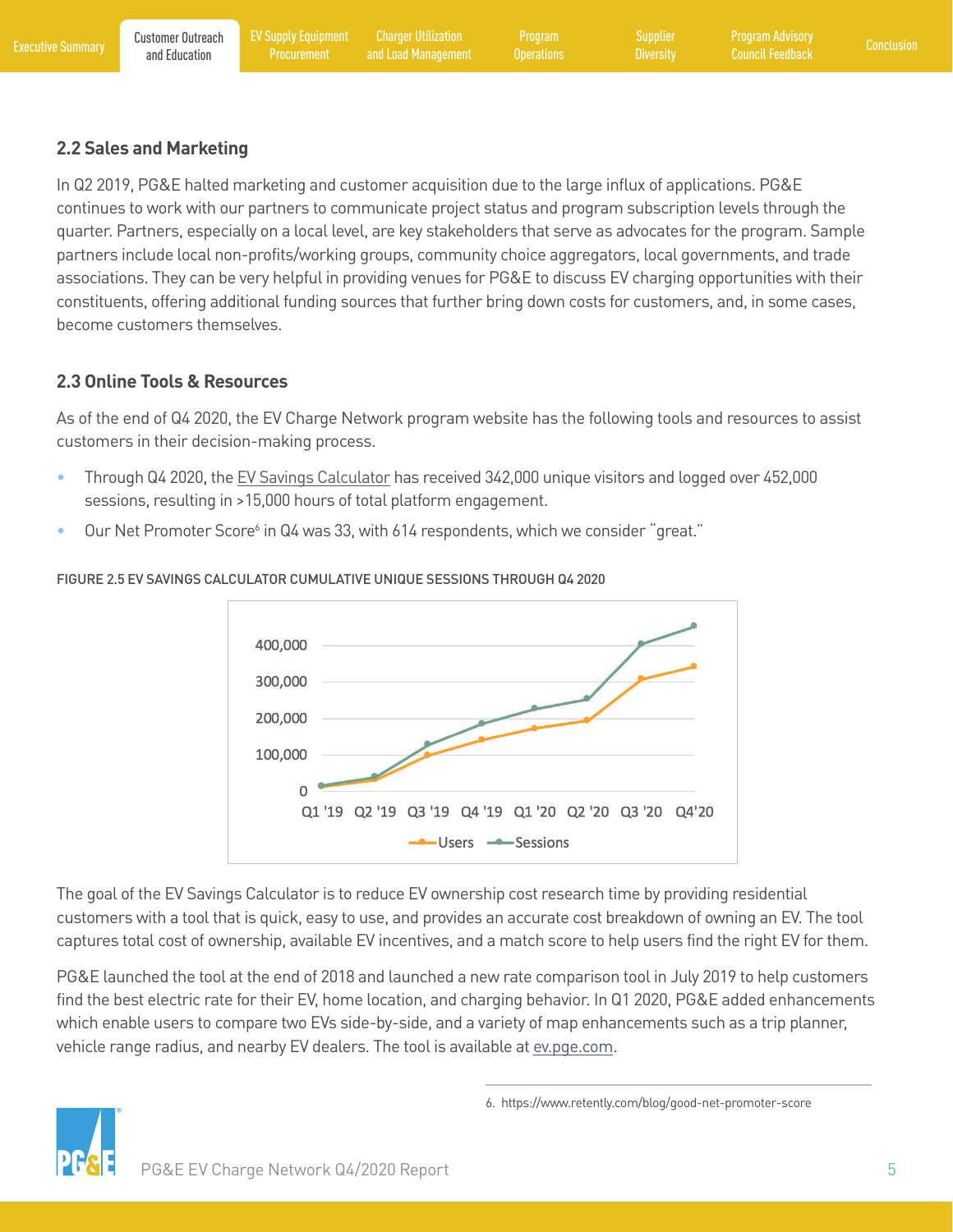| <b>Executive Summary</b> | <b>Customer Outreach</b><br>and Education | <b>EV Supply Equipment</b><br>Procurement                                              | <b>Charger Utilization</b><br>and Load Management | Program<br><b>Operations</b>  |                                         | <b>Supplier</b><br><b>Diversity</b> | <b>Program Advisory</b><br><b>Council Feedback</b> |                               | Conclusion |
|--------------------------|-------------------------------------------|----------------------------------------------------------------------------------------|---------------------------------------------------|-------------------------------|-----------------------------------------|-------------------------------------|----------------------------------------------------|-------------------------------|------------|
|                          |                                           |                                                                                        |                                                   |                               |                                         |                                     |                                                    |                               |            |
|                          | <b>Browse available EVs:</b>              | <b>Refine Match Score</b><br>ROUNDTRIP COMMUTE<br>$\overline{\phantom{a}}$<br>30 Miles | Chevrolet<br><b>Bolt EV</b>                       | ¥                             | <b>Nissan</b><br>LEAF                   | z                                   | Sort By<br>Volkswagen<br>e-Golf                    | Match Score<br>4              |            |
|                          |                                           | <b>BUDGET AFTER INCENTIVES</b><br>\$24,000<br>Personalize Incentives                   |                                                   |                               |                                         |                                     |                                                    |                               |            |
|                          |                                           | <b>MINIMUM SEATS</b><br>4 seats                                                        | Electric Range<br><b>MSRP</b>                     | 238 miles<br>\$36,420         | Electric Range<br><b>MSRP</b>           | 150 miles<br>\$29,990               | Electric Range<br><b>MSRP</b>                      | 125 miles<br>\$30,495         |            |
|                          |                                           | HOME CHARGING AVAILABILITY (?)<br>Level 2<br>Help me choose                            | <b>AFTER INCENTIVES</b><br>\$25,620<br>Ford       | <b>MATCH SCORE</b><br>97<br>F | AFTER INCENTIVES<br>\$16,190<br>Hyundai | MATCH SCORE<br>97                   | AFTER INCENTIVES<br>\$19,695<br>Kia                | <b>MATCH SCORE</b><br>95<br>¥ |            |
|                          |                                           | Filter<br>FUEL(?)<br>All-Electric<br>Plug-in Hybrid                                    | <b>Focus Electric</b>                             |                               | <b>Ioniq Electric</b>                   |                                     | Soul EV                                            |                               |            |

|         |            |                                     | ----<br>$\mu\mu\to\mu\mu$ |                                     | $\frac{1}{2}$ and $\frac{1}{2}$ |                                     | Seems.                   |
|---------|------------|-------------------------------------|---------------------------|-------------------------------------|---------------------------------|-------------------------------------|--------------------------|
| YPE     |            | <b>Electric Range</b>               | 115 miles                 | <b>Electric Range</b>               | 124 miles                       | <b>Electric Range</b>               | 111 miles                |
| Sedan   | Hatchback  | <b>MSRP</b>                         | \$29,120                  | <b>MSRP</b>                         | \$29,500                        | <b>MSRP</b>                         | \$33,950                 |
| Coupe   | Crossover  | <b>AFTER INCENTIVES</b><br>\$18,320 | <b>MATCH SCORE</b><br>94  | <b>AFTER INCENTIVES</b><br>\$18,700 | <b>MATCH SCORE</b><br>94        | <b>AFTER INCENTIVES</b><br>\$23,150 | <b>MATCH SCORE</b><br>93 |
| Minivan | <b>SUV</b> |                                     |                           |                                     |                                 |                                     |                          |

#### **Discover the best electric rate:**



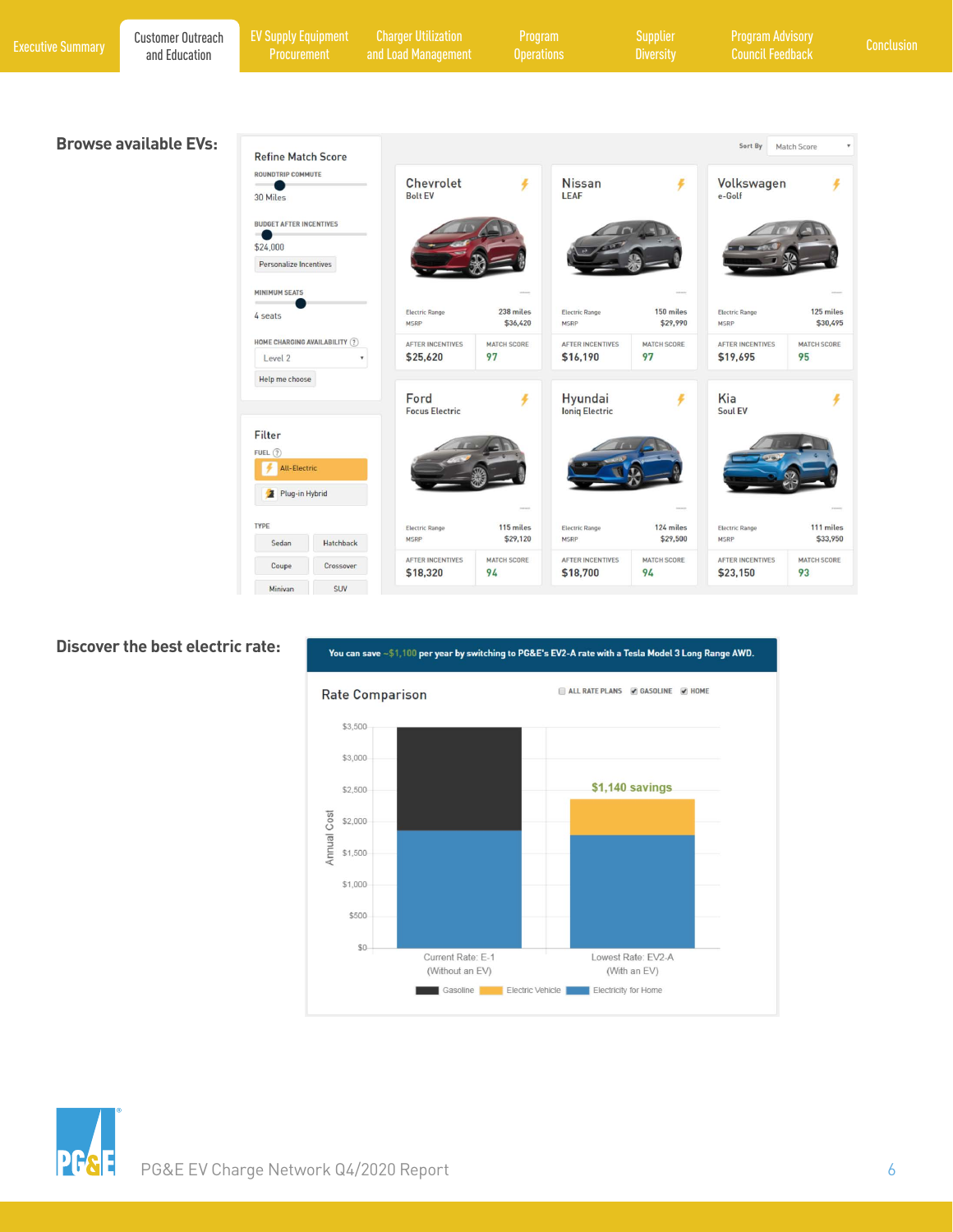<span id="page-10-0"></span>

| <b>Executive Summary</b> | <b>Customer Outreach</b><br>and Education | <b>EV Supply Equipment</b><br>Procurement                                                                  | <b>Charger Utilization</b><br>and Load Management                                                                                                                             | Program<br><b>Operations</b>                                       | <b>Supplier</b><br><b>Diversity</b>                     | <b>Program Advisory</b><br><b>Council Feedback</b>       | Conclusion |
|--------------------------|-------------------------------------------|------------------------------------------------------------------------------------------------------------|-------------------------------------------------------------------------------------------------------------------------------------------------------------------------------|--------------------------------------------------------------------|---------------------------------------------------------|----------------------------------------------------------|------------|
|                          | <b>All Stations</b><br><b>Map Route</b>   | <b>Map a Route</b><br>San Francisco, CA, USA<br>South Lake Tahoe, CA 96150, US<br>HIGH POWER STATIONS ONLY | Map a route and see public chargers or find a nearby car dealer:<br><b>Range From Full Charge</b><br><b>Dealer Catalog</b><br>Willows<br>Lakeport<br>Healdsburg<br>Santa Rosa | Oroville<br>Grass Valley<br>Yuba City<br><b>TO OP</b><br>Elk Grove | Truckee<br>Olympic<br>Valley<br>Carson City<br>Kirkwood | $L \rightarrow$<br>SO <sub>2</sub><br>Bridgeport<br>395) |            |
|                          | <b>Public stations</b><br>government      | $\bigcirc$<br>Installed by business or                                                                     | Concord<br>San <sup>(</sup>                                                                                                                                                   | Stockton<br>Oakdale                                                | Sonora<br>Tuolumne                                      | Lee Vir<br>Yosemite<br>June<br>Valley                    |            |

#### **2.4 Customer Experience and Satisfaction**

**High Power Stations**<br>DC fast charge or superchargers

Other Types of Stations

 $\bigcirc$ 

 $\odot$ 

PG&E issues a customer satisfaction survey to program participants after project completion. PG&E has received survey responses from 33 customers through Q4 2020. Survey respondents rated PG&E well on "Likelihood to Recommend" and "Value to Organization," and the "Overall Process" rating has steadily increased through program deployment.

Palo Alto

San Jose

Modesto

Turlock

Merced Map data @2020 G ÷

 $\frac{AC}{Q}$ 



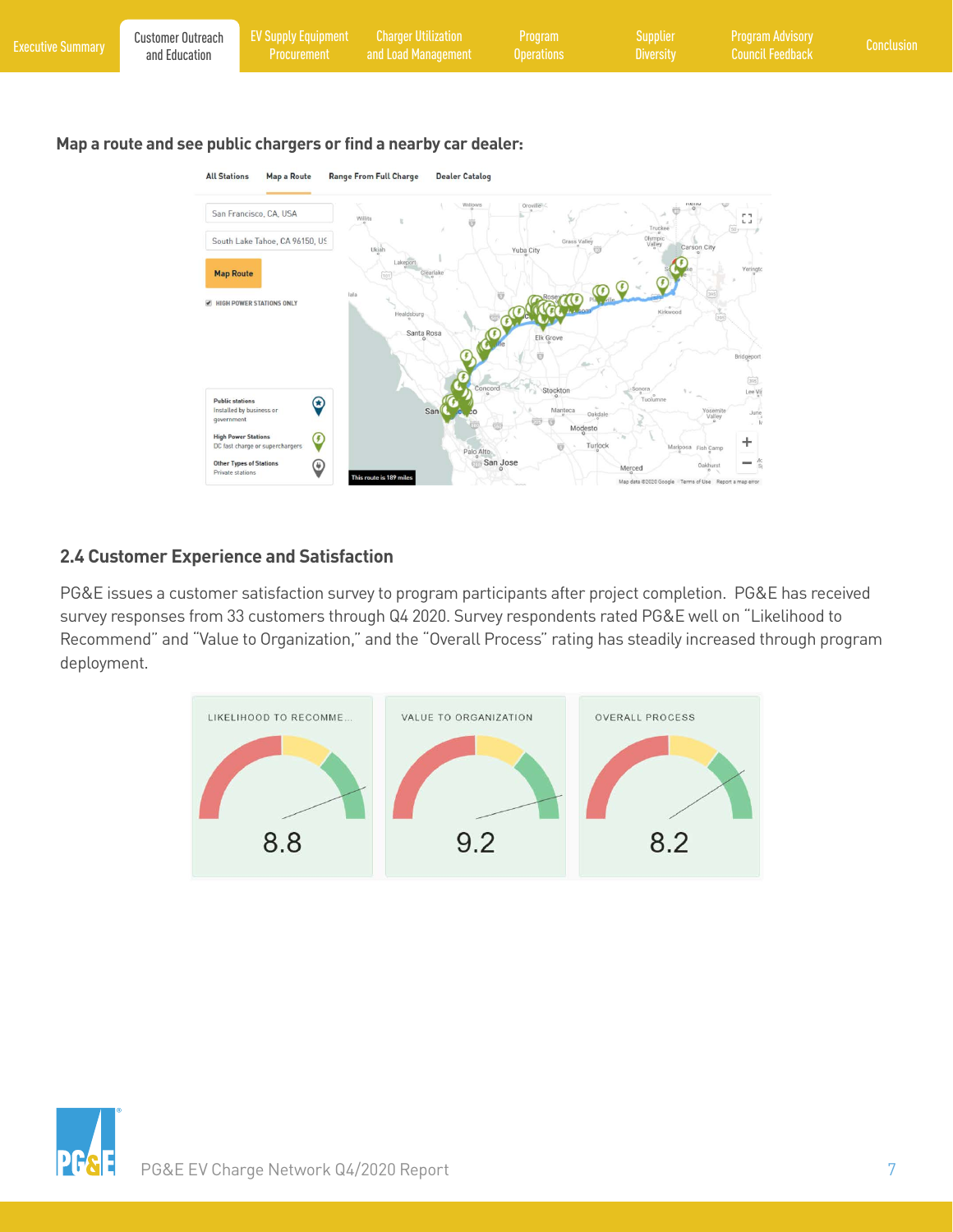Program

# <span id="page-11-0"></span>3. Electric Vehicle Supply Equipment Procurement

## **3.1 Procurement Process**

PG&E conducted a Request for Qualification (RFQ) and Request for Proposal (RFP) process to determine eligible EVSE packages that will be available to customers through the EV Charge Network program. The RFQ qualifies EV charging station vendors for the EV Charge Owner option and occurs on a quarterly basis. Per the last PAC meeting decision, the EV Charge Network program will no longer qualify vendors through quarterly RFQs. PG&E leveraged the RFP to qualify EV charging station vendors for the EV Charge Sponsor option, for which PG&E will own the charging equipment.

EVSE packages are inclusive of EVSE hardware, software, and network services. PG&E has halted the quarterly vendor RFQ process due to the program reaching full subscription.

# **3.2 RFQ – EV Charge Owner Options**

PG&E halted the quarterly vendor RFQ process due to program reaching full subscription. The approved EVSE packages, including hardware, software, and network services are presented on PG&E's website to inform customers of vendor options, along with vendor contact information for further inquiry. Appendix C details the criteria all approved EVSE approved packages must meet. The following are currently approved program vendors:

- ABM
- Andromeda Power LLC
- BTC Power (Broadband Telcom Power, Inc.)
- ChargePoint
- Electric MotorWerks, Inc.
- EV Connect
- EVBox
- EV Charge Solutions
- EVoCharge LLC
- **EVSE LLC**
- **Greenlots**
- Kitu Systems
- Liberty Plug-ins
- National Car Charging
- Op Connect
- Open Access Technology International, Inc. (OATI)
- PowerCharge
- PowerFlex Systems
- SemaConnect, Inc.
- Siemens
- Shell New Energies
- Tellus Power Inc.
- Verdek
- Video Voice Communications

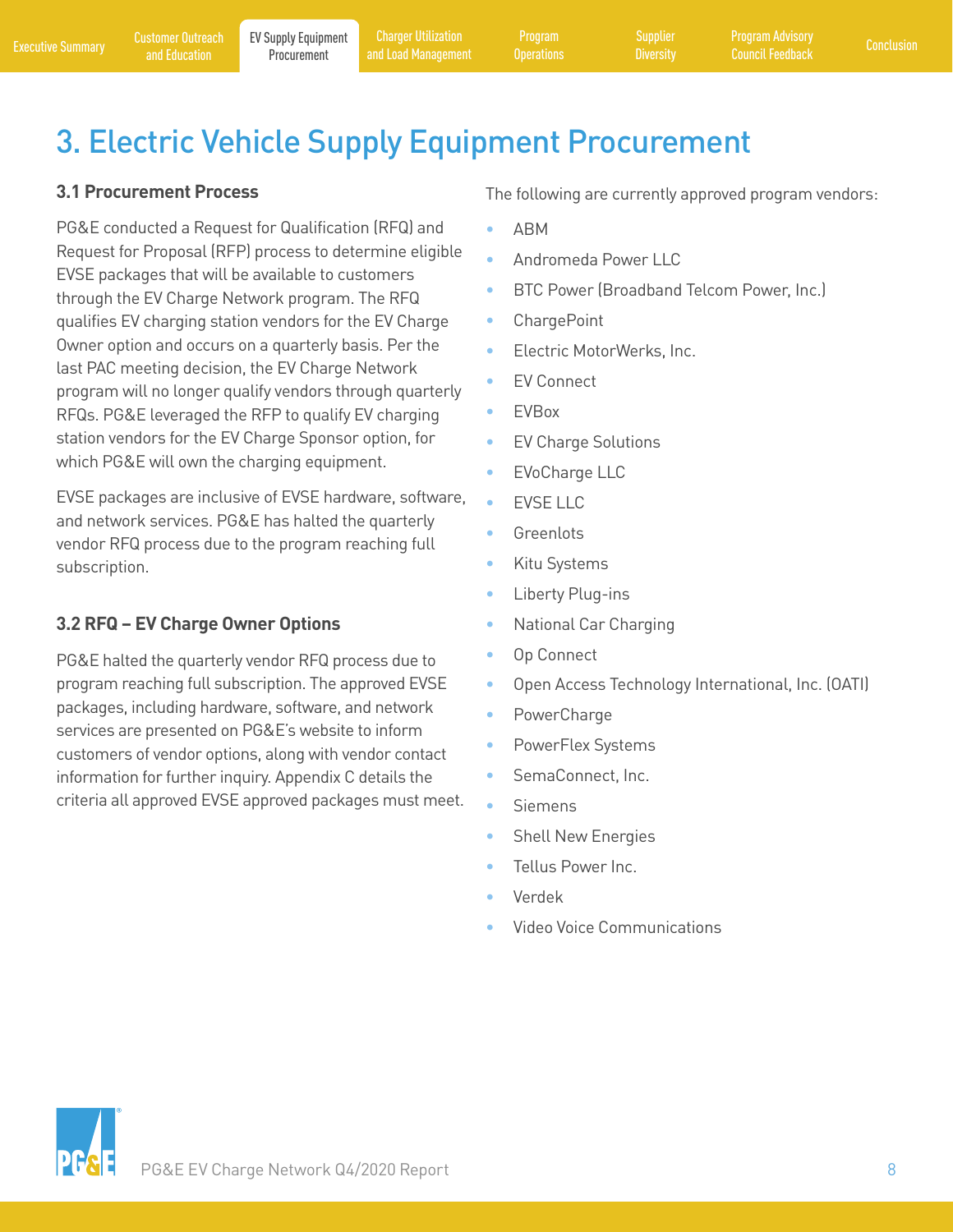<span id="page-12-0"></span>[Executive Summary](#page-4-0) Customer Outreach EV Supply Equipment Charger Utilization Program Supplier Program Advisory<br>Executive Summary and Education Procurement and Load Management Operations Diversity Council Feedback [Conclusion](#page-19-0) Charger Utilization [and Load Management](#page-13-0)

Program

**[Diversity](#page-17-0)** 

# **3.3 RFP – EV Charge Sponsor Options**

Vendors approved through the first RFQ in 2017 were eligible for the RFP. The RFP was designed to select vendor(s) for the EV Charge Sponsor portion of the program. Under this option, program participants may request PG&E to install, own, and maintain up to 35% of the EV charging ports originally forecasted. The RFP process evaluated competitive price proposals for vendor EVSE packages to be offered under the EV Charge Sponsor option of the program. Vendors for the RFP had to meet PG&E's minimum requirements for the RFQ process and were evaluated on criteria including, but not limited to, price, quality of bid, supplier diversity, environmental commitment, and financial stability. PG&E has selected two vendors, through the RFP, EVBox and ChargePoint. Eligible Charge Sponsor site hosts have been offered a choice of the two EVSE vendors.

### **3.4 Procurement Next Steps**

PG&E has halted the quarterly vendor RFQ process due to the program reaching full subscription. PG&E has completed and closed the RFP process for Charge Sponsor vendor selection.

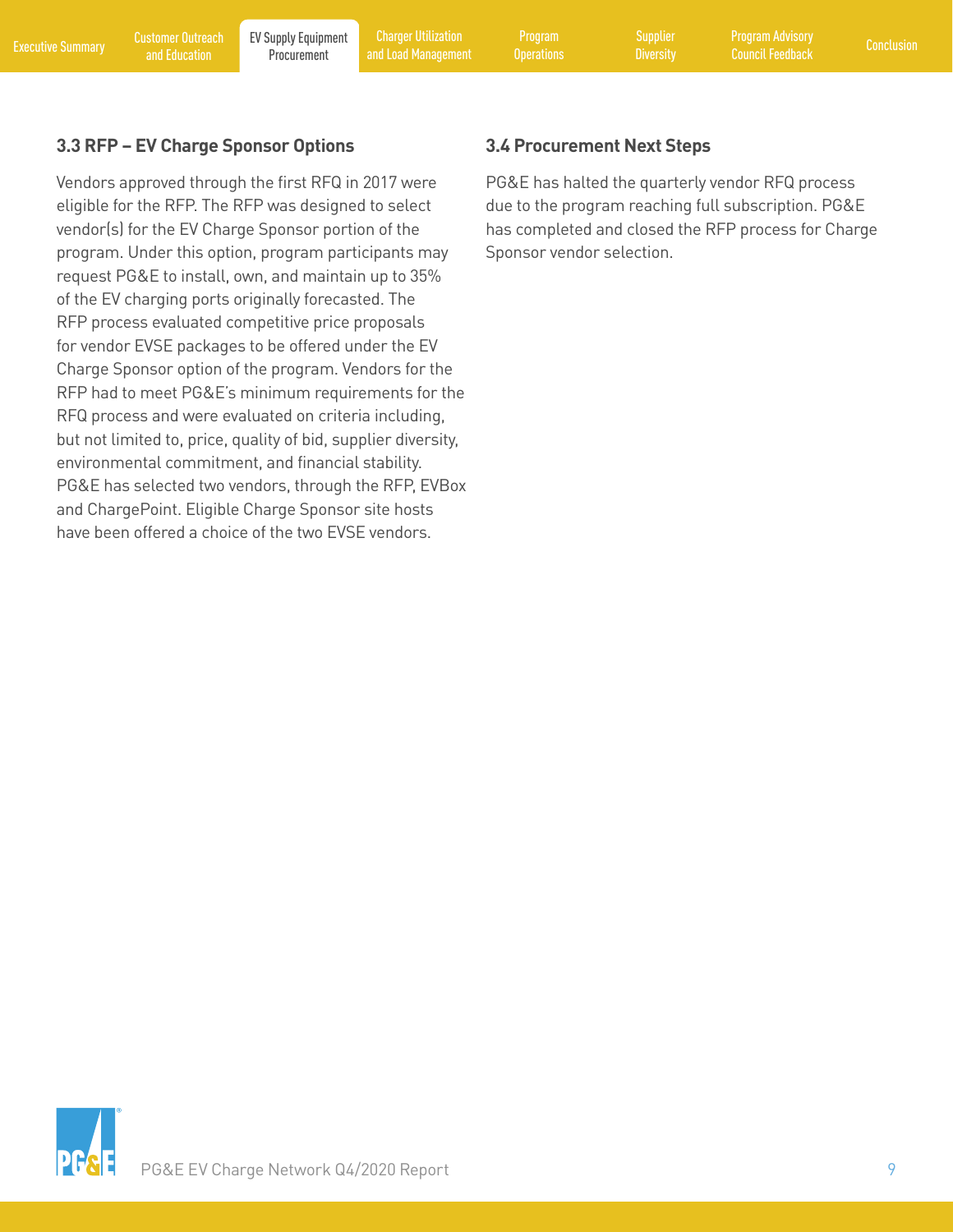# <span id="page-13-0"></span>4. Charger Utilization and Load Management

# **4.1 Charger Utilization**

At the end of Q4 2020, a total of 166 sites were fully activated for driver use. The final construction and activation as of Q4 2020 brought the total MUD sites to 55, representing 33% of activated ports. Table 4.1 shows the summary of all active sites through Q4 2020.

#### TABLE 4.1 SUMMARY OF ACTIVATED SITES THROUGH Q4 2020

|                                       | NUMBER OF SITES | NUMBER OF PORTS | PERCENT OF PORTS |
|---------------------------------------|-----------------|-----------------|------------------|
| PROGRAM PARTICIPATION                 |                 |                 |                  |
| <b>EV Charge Owner</b>                | 114             | 2,480           | 66%              |
| <b>EV Charge Sponsor</b>              | 52              | 1,280           | 34%              |
| <b>PROPERTY TYPE</b>                  |                 |                 |                  |
| <b>MUD</b>                            | 55              | 1,229           | 33%              |
| <b>Workplace</b>                      | 111             | 2,531           | 67%              |
| <b>DISADVANTAGED COMMUNITY STATUS</b> |                 |                 |                  |
| <b>Disadvantaged Community (DAC)</b>  | 46              | 1,233           | 33%              |
| <b>Other PG&amp;E Territory</b>       | 120             | 2,527           | 67%              |
|                                       |                 |                 |                  |

| CROSS-SECTION (Sites/Ports) | DAC (% of Grand Total) | NOT IN DAC (% of Grand Total) |
|-----------------------------|------------------------|-------------------------------|
| <b>MUD</b>                  | $12/505$ $(13\%)$      | $43/724$ $(19\%)$             |
| <b>Workplace</b>            | $34/728$ (19%)         | $77/1,803$ (48%)              |
| <b>SUBTOTAL</b>             | 46/1,233               | 120/2,527                     |

PG&E continues to work with EV Service Providers (EVSPs) on collecting driver utilization data from activated sites. From the data collected thus far, PG&E can share the aggregate load profile for 152 activated sites.<sup>7</sup> The aggregate load curve for these 152 sites is shown in Figure 4.2. These curves were developed based on cumulative PG&E meter data for all sites from October 1, 2020 through December 31, 2020. The data shown does not represent any particular day but rather cumulative hourly data for all sites in the entire quarter, which provides a shape that is representative of charging patterns on a daily basis.

7. The sites represented in these load data are those sites that have been activated and where the EVSP has registered the site with PG&E.

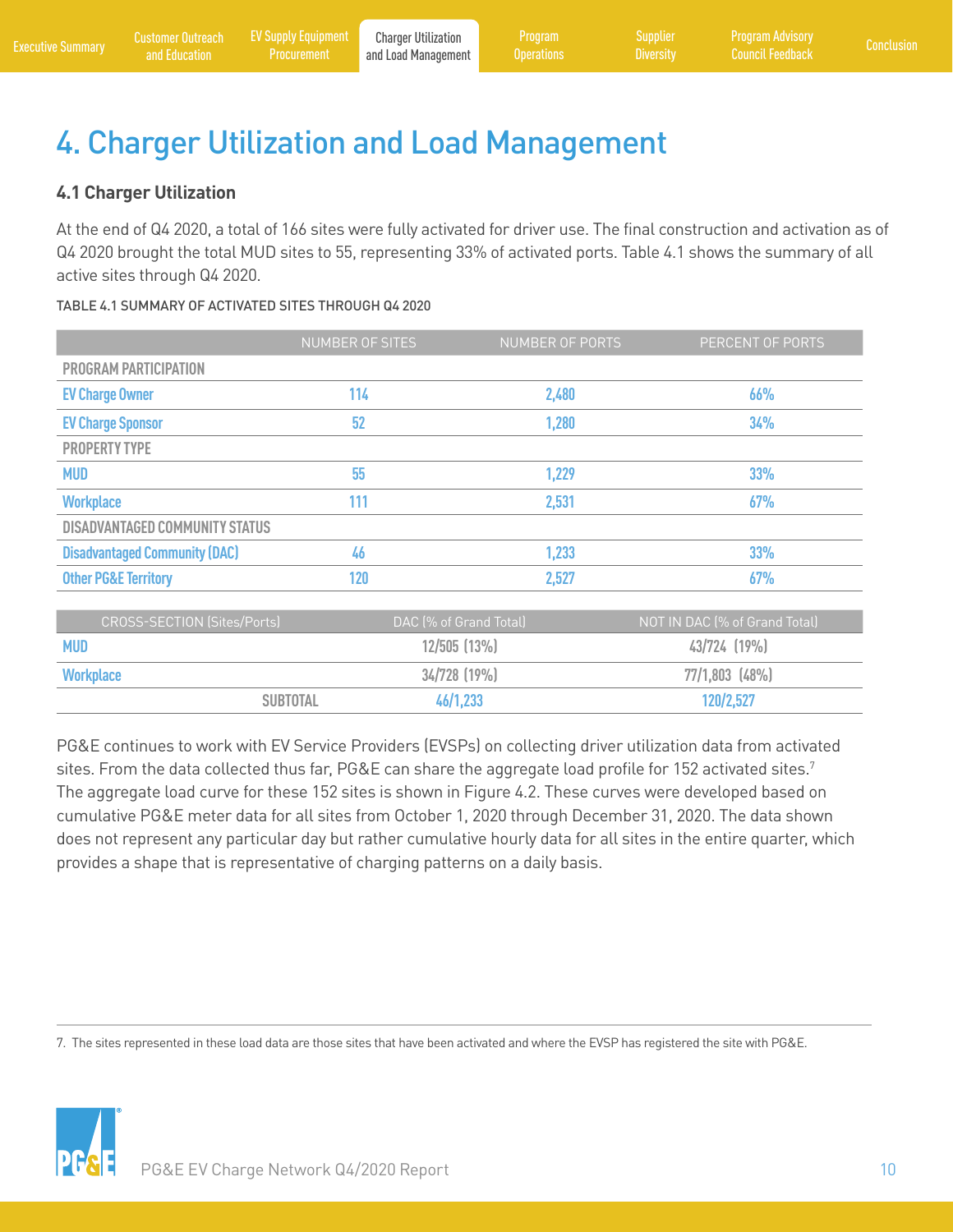| <b>Executive Summary</b> | and Education | Customer Outreach EV Supply Equipment<br>Procurement | <b>Charger Utilization</b><br>and Load Management | Program \<br><b>Querations</b> | Supplier<br><b>Diversity</b> | Program Advisory<br>  Council Feedback <sup>1</sup> | Conclusion , |
|--------------------------|---------------|------------------------------------------------------|---------------------------------------------------|--------------------------------|------------------------------|-----------------------------------------------------|--------------|
|                          |               |                                                      |                                                   |                                |                              |                                                     |              |

#### FIGURE 4.2 AGGREGATED LOAD CURVE FOR Q4 2020 CHARGER UTILIZATION



The average kWh utilization per port shown in Figure 4.3 is calculated as the total kWh delivered during a given month to all ports that were fully activated in that given month, divided by the number of fully activated ports for that given month. The below figure covers 2019 through Q4 of 2020.8 Overall, this shows the increasing utilization of sites prior to early 2020, followed by a reduction in utilization due to COVID-19 shutdown restrictions, resulting in less charging of vehicles.

#### FIGURE 4.3 AGGREGATED KWH DELIVERED PER PORT IN 2019 AND Q1 – Q4 2020



Chart shown here is updated relative to the data shown during the 1/27 PAC meeting in order to reflect the most accurate data.

8. Prior to 2019 there were a limited number of activated sites and ports, and this time period is therefore not included in this display.

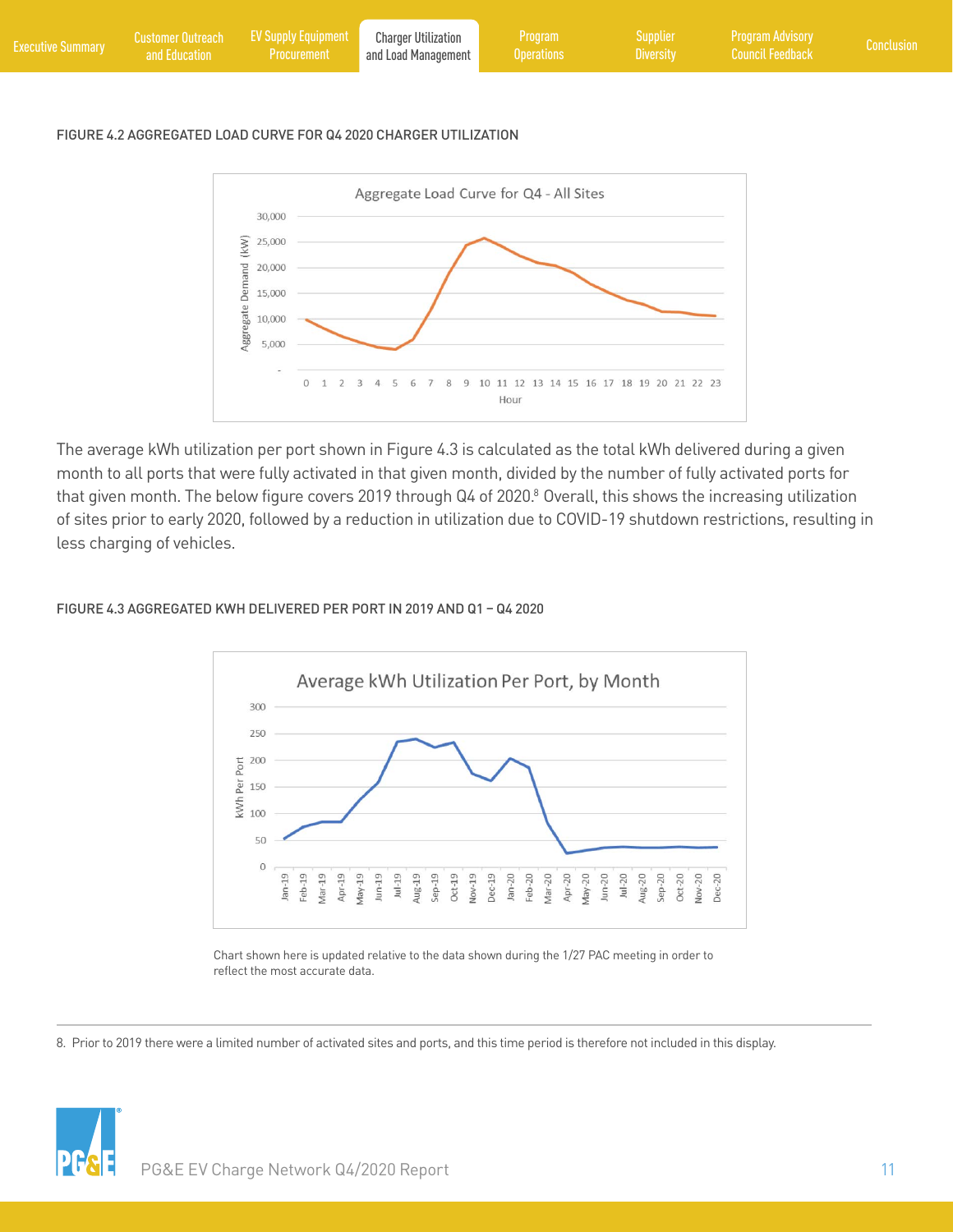# <span id="page-15-0"></span>5. Program Operations

#### **5.1 Summary of Approved Sites**

Prior to full subscription, once an application was received, PG&E reviewed the site for eligibility and evaluated site feasibility based on criteria including available electrical capacity, number of chargers to be installed, environmental risks, and estimated project costs on a per-port basis. If a site passed this eligibility review and a conceptual design of charger layout was approved by the program participant, it was approved for EVCN participation and moved into design and pre-construction phases.

198 projects were approved as eligible for EVCN program participation at the end of Q3 2020. The program is targeting at least 20% of installed ports to be at multi-unit dwellings (MUD) and at least 15% in disadvantaged communities. Table 5.1 depicts the breakdown of property type, disadvantaged community status, and program participation for applications approved through Q4 2020.

#### TABLE 5.1 PROGRAM PARTICIPANT PROFILE – APPROVED SITES THROUGH Q4 2020

|                                       | <b>NUMBER OF SITES</b> | NUMBER OF PORTS | PERCENT OF PORTS |
|---------------------------------------|------------------------|-----------------|------------------|
| <b>PROGRAM PARTICIPATION</b>          |                        |                 |                  |
| <b>EV CHARGE OWNER</b>                | 126                    | 2,865           | 58%              |
| <b>EV CHARGE SPONSOR</b>              | 72                     | 2,033           | 42%              |
| <b>PROPERTY TYPE</b>                  |                        |                 |                  |
| <b>MUD</b>                            | 73                     | 1,872           | 38%              |
| <b>Workplace</b>                      | 125                    | 3,026           | 62%              |
| <b>DISADVANTAGED COMMUNITY STATUS</b> |                        |                 |                  |
| <b>Disadvantaged Community (DAC)</b>  | 58                     | 1,864           | 38%              |
| <b>Other PG&amp;E Territory</b>       | 140                    | 3,034           | 62%              |

| <b>CROSS-SECTION (Sites/Ports)</b> | DAC (% of Grand Total) | NOT IN DAC (% of Grand Total) |
|------------------------------------|------------------------|-------------------------------|
| <b>MUD</b>                         | $18/928$ $(19\%)$      | 55/944 (19%)                  |
| <b>Workplace</b>                   | $40/936$ (19%)         | $85/2,090$ $(43\%)$           |
| <b>SUBTOTAL</b>                    | 58/1,864               | 140/3,034                     |

#### **5.2 Construction**

Once a project is approved for participation in the EV Charge Network program, PG&E assigns a Project Manager to connect with the customer and guide the site from design to activation. This includes coordinating with one of PG&E's competitively selected Engineer, Procure and Construct (EPC) vendors to complete the design, permitting, and construction for EV charging sites. At the end of Q4 2020, PG&E had a pipeline of 198 approved sites which represents 4,898 ports and provides a pipeline of construction through the end of the program.

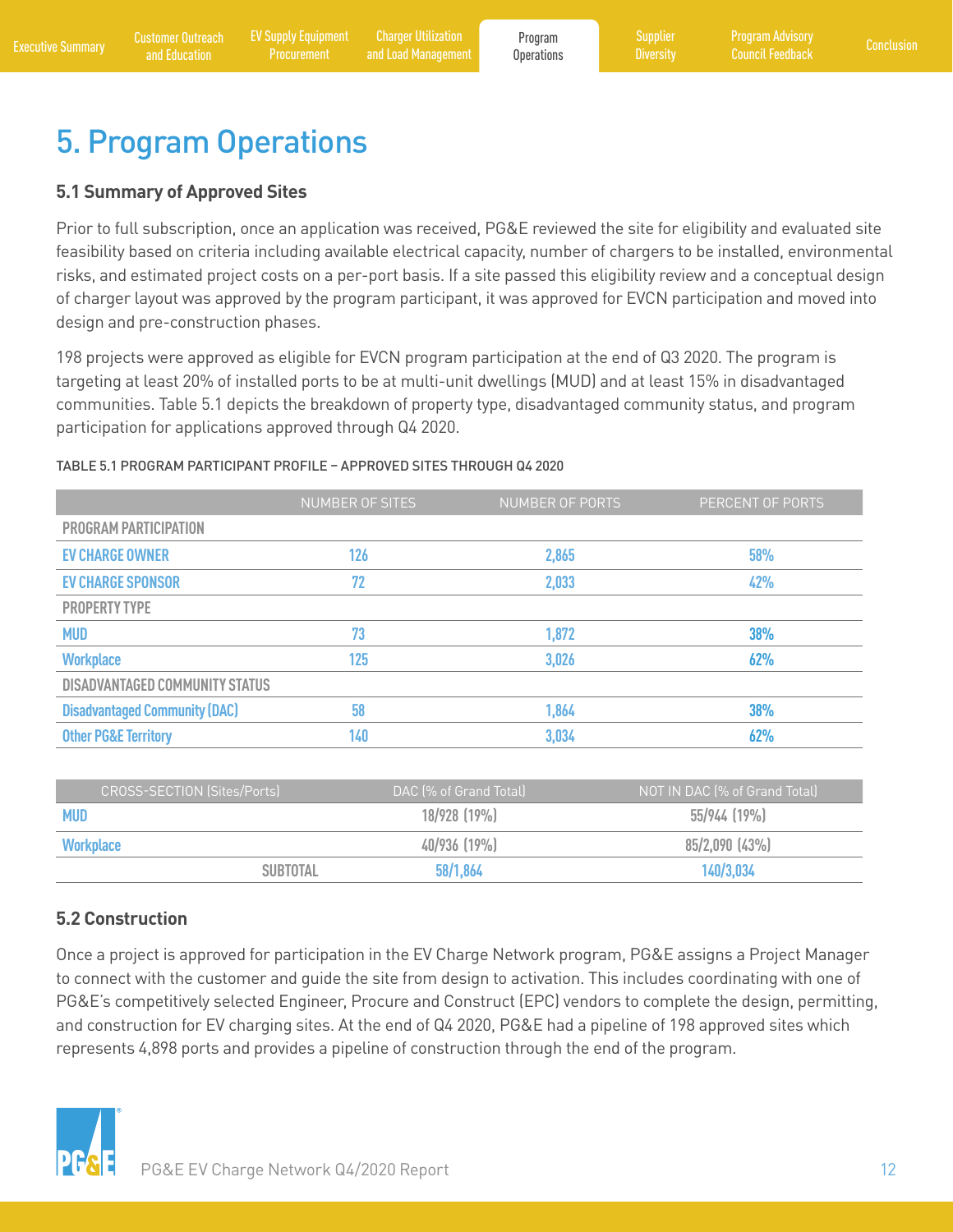Program **[Operations](#page-17-0)** 

FIGURE 5.3

**[Diversity](#page-17-0)** 

### <span id="page-16-0"></span>**5.3 Operational Metrics**

Through the end of Q4 2020, PG&E had completed installation of 177 sites for the EVCN program. The following metrics reflect construction and installation of approved sites through December 31, 2020. Table 5.3 summarizes the number of approved and installed ports at the end of Q4. Figure 5.3 depicts the total number of ports installed by each EVSE primary vendor.

TABLE 5.3 SUMMARY OF NUMBER OF PORTS AND INSTALLATION

| Number of total ports approved                        | 4.898 |
|-------------------------------------------------------|-------|
| Number of ports installed                             | 4,180 |
| Average number of ports approved per site             | 25    |
| Average number of ports installed per site            | 74    |
| Average Q4 total construction duration (in days)      | 69    |
| Average Q4 total charger installation time* (in days) |       |

\* This is the duration of the installation of the chargers on top of the make-ready infrastructure.

## **5.4 Program Costs**

In Q4 2020, PG&E spent roughly \$9.5 million for a total program spend of roughly \$105.6 million out of the \$130 million authorized budget. Figure 5.4 details Q4 2020 program spend for each of the categories: Engineering, Procurement, and Construction; Administration and Program Implementation; Marketing, Education, and Outreach; and IT Projects. Table 5.4 provides a summary of program costs to date, and percent of allocated budget spent.

#### TABLE 5.4 SUMMARY OF PROGRAM SPEND

|                                          | Program to Date Spend <sup>9</sup> |  |  |
|------------------------------------------|------------------------------------|--|--|
| Total Program Cost through Q4 2020       | \$105,584,718                      |  |  |
| <b>Total Completed Construction Cost</b> | \$76,845,120                       |  |  |
| Average Cost per Port                    | \$18,384                           |  |  |
| <b>Charger Cost per Port</b>             | \$2,186                            |  |  |
| <b>Total Rebate Reserved</b>             | \$1,825,625                        |  |  |





FIGURE 5.4 EVCN Q2 2020 PROGRAM SPEND



9. Total Completed Construction Cost & Average Cost per Port metrics include Design/Permits, Materials, To-the-Meter construction, Behind-the-Meter construction, Charger where applicable (EV Charge Sponsor sites), and Rebates where applicable (EV Charge Owner sites). Since full vendor invoices for some ports Substantially Completed during the quarter do not become available until after quarter-end, the Total Completed Construction Cost is an approximation using the number of Substantially Completed ports x Average Cost per Port. As a result, the quarter-to-quarter increase in Total Completed Construction costs may differ from the quarter-to-quarter increase in actual Total Program Costs through for the quarter. Charger Cost per Port is the charger cost alone, for EV Charge Sponsor sites that have full cost information as of quarter-end. Total Rebate Reserved is for all Substantially Complete projects as of quarter-end.

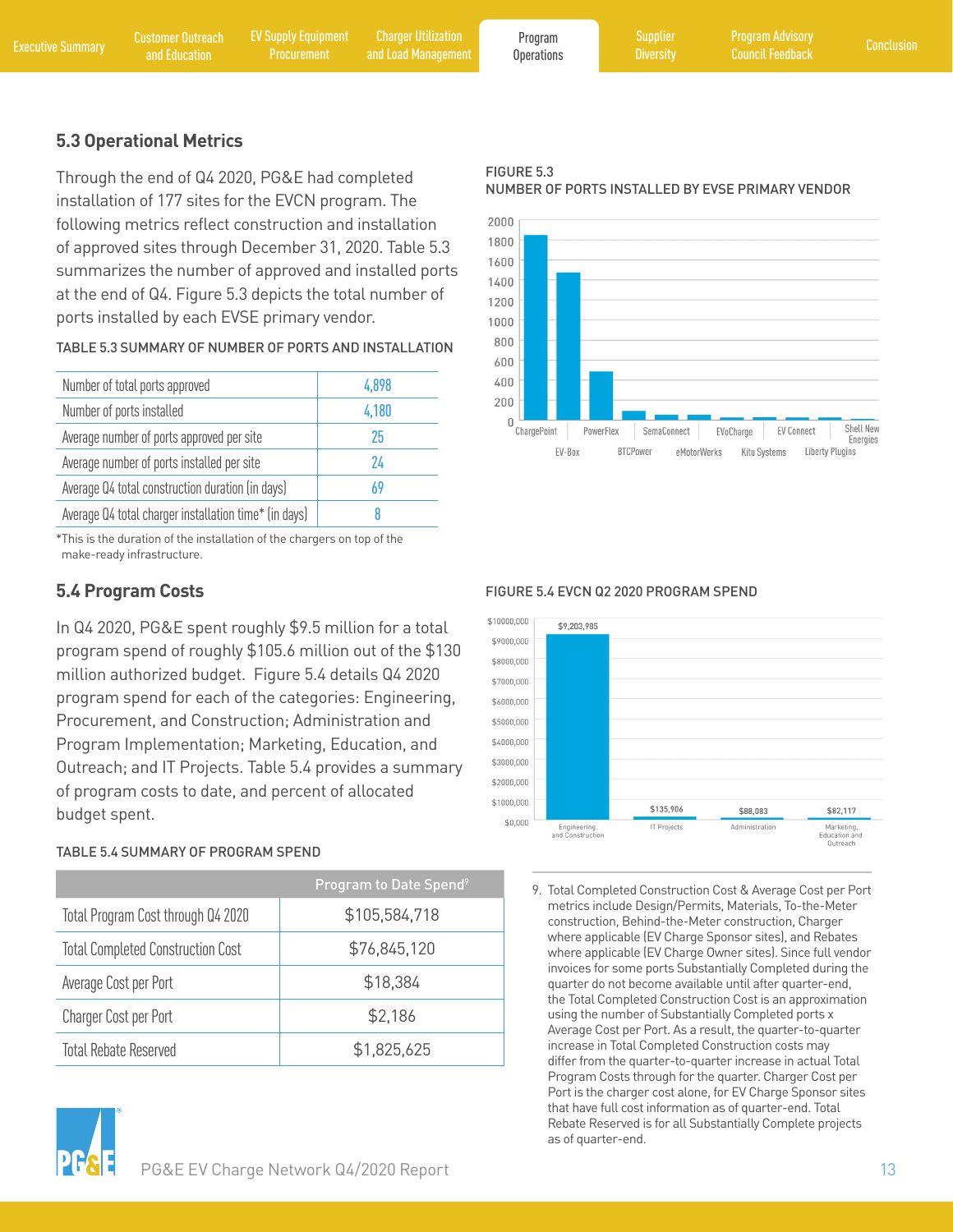<span id="page-17-0"></span>[Executive Summary](#page-4-0) Customer Outreach [EV Supply Equipment](#page-11-0) Charger Utilization Program Burgaran Supplier Program Advisory<br>Executive Summary and Education Procurement and Load Management Operations Diversity Council Feedback C Charger Utilization [and Load Management](#page-13-0)

Program **[Operations](#page-15-0)**  Supplier **Diversity** 

# 6. Supplier Diversity

PG&E is committed to diversity in the workplace and with the companies with which we do business. Our Supplier Diversity program provides vital opportunities for businesses owned by women, minorities, service-disabled veterans and lesbian, gay, bisexual and transgender (LGBT) individuals. Supplier diversity will be scored as part of the RFQ and RFP process for the EV Charge Program and will be incorporated in any contracts for services as part of this program.

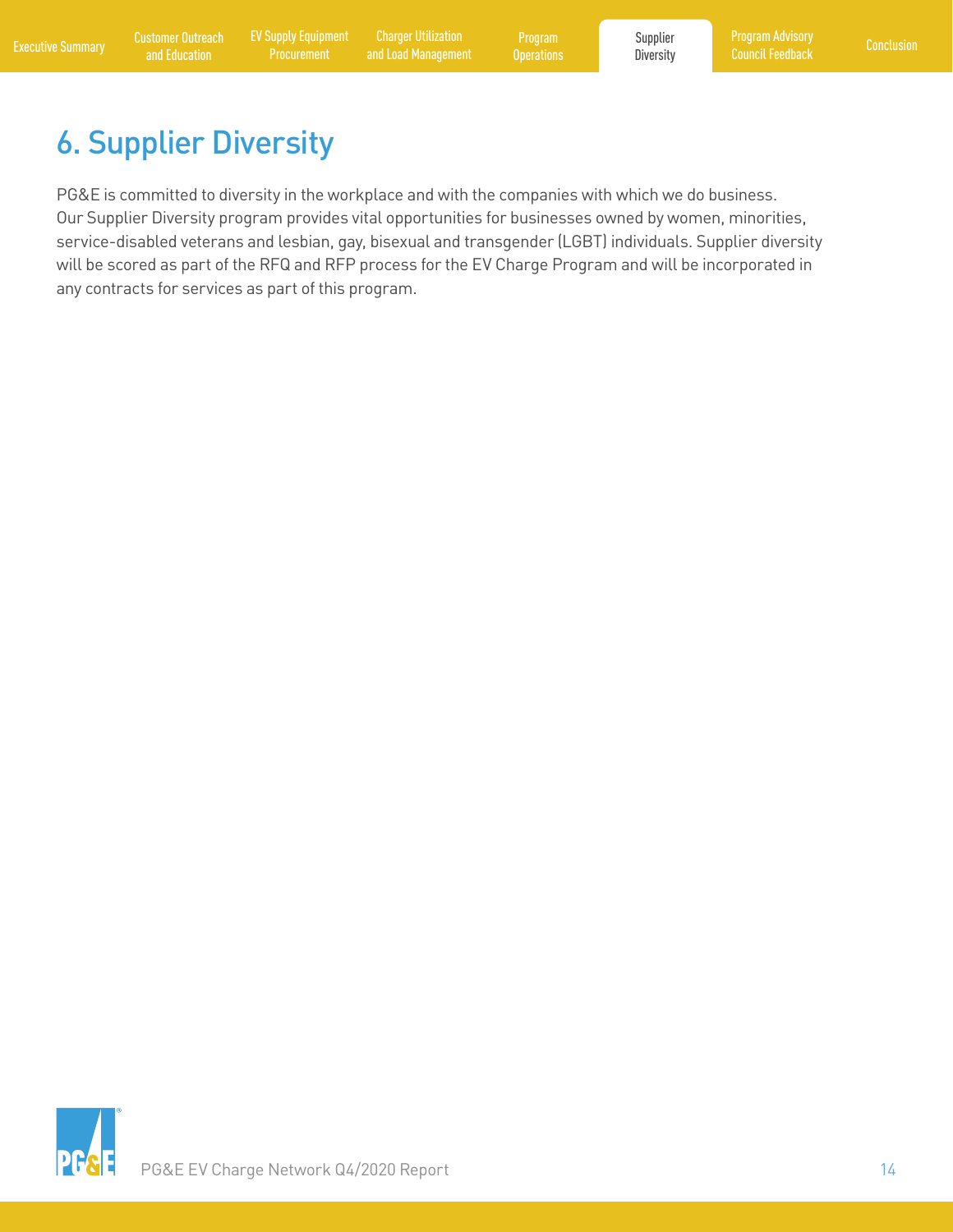Charger Utilization [and Load Management](#page-13-0)

Program **[Operations](#page-15-0)** 

# <span id="page-18-0"></span>7. Program Advisory Council Feedback

The fourth PAC meeting of 2020 was held on January 27, 2021 and included a diverse group of stakeholders. Over 30 organizations attended, including representatives from the EV charging station industry, non-profits, government entities and community choice aggregators. PG&E captured stakeholder comments during the meeting and also collected feedback by email submission after the meeting. PG&E has provided responses to the questions and comments in Appendix A.

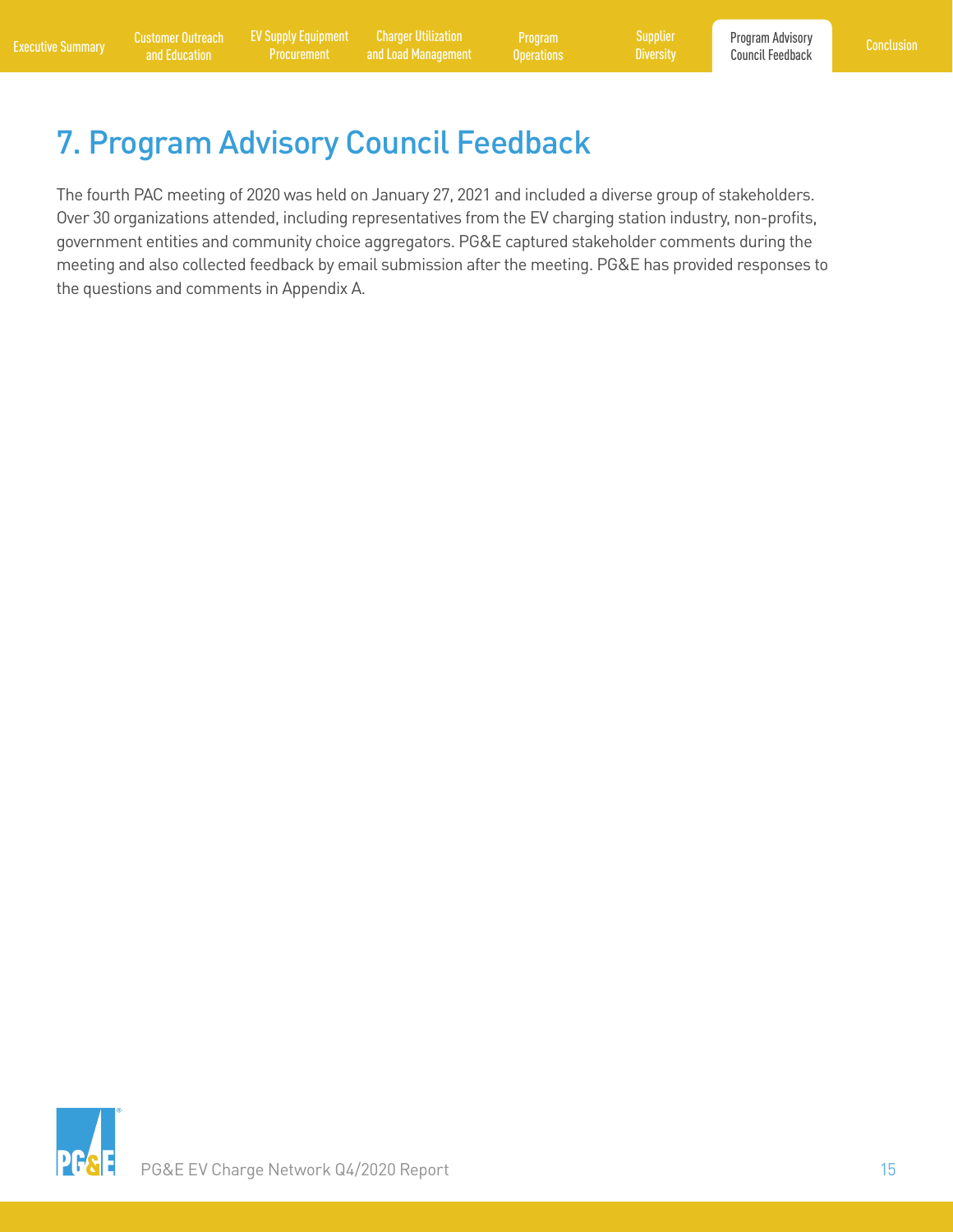[Program Advisory](#page-18-0)  Council Feedback

# <span id="page-19-0"></span>8. Conclusion

At the end of Q4 2020 PG&E had completed construction of 177 sites representing a total of 4,180 ports installed. The program had a total of 198 approved applications, securing 4,898 ports that are supporting a construction pipeline through program end. The composition of the program's applicant and approved site pool represents a healthy pipeline in supporting the Commission's targets for Disadvantaged Communities, Multi-Unit Dwellings, and program ownership options. PG&E will continue to identify opportunities for process improvement while ensuring a positive customer experience.

PG&E values the feedback and input stakeholders have provided through the Program Advisory Council meetings and looks forward to continued collaboration with participants.

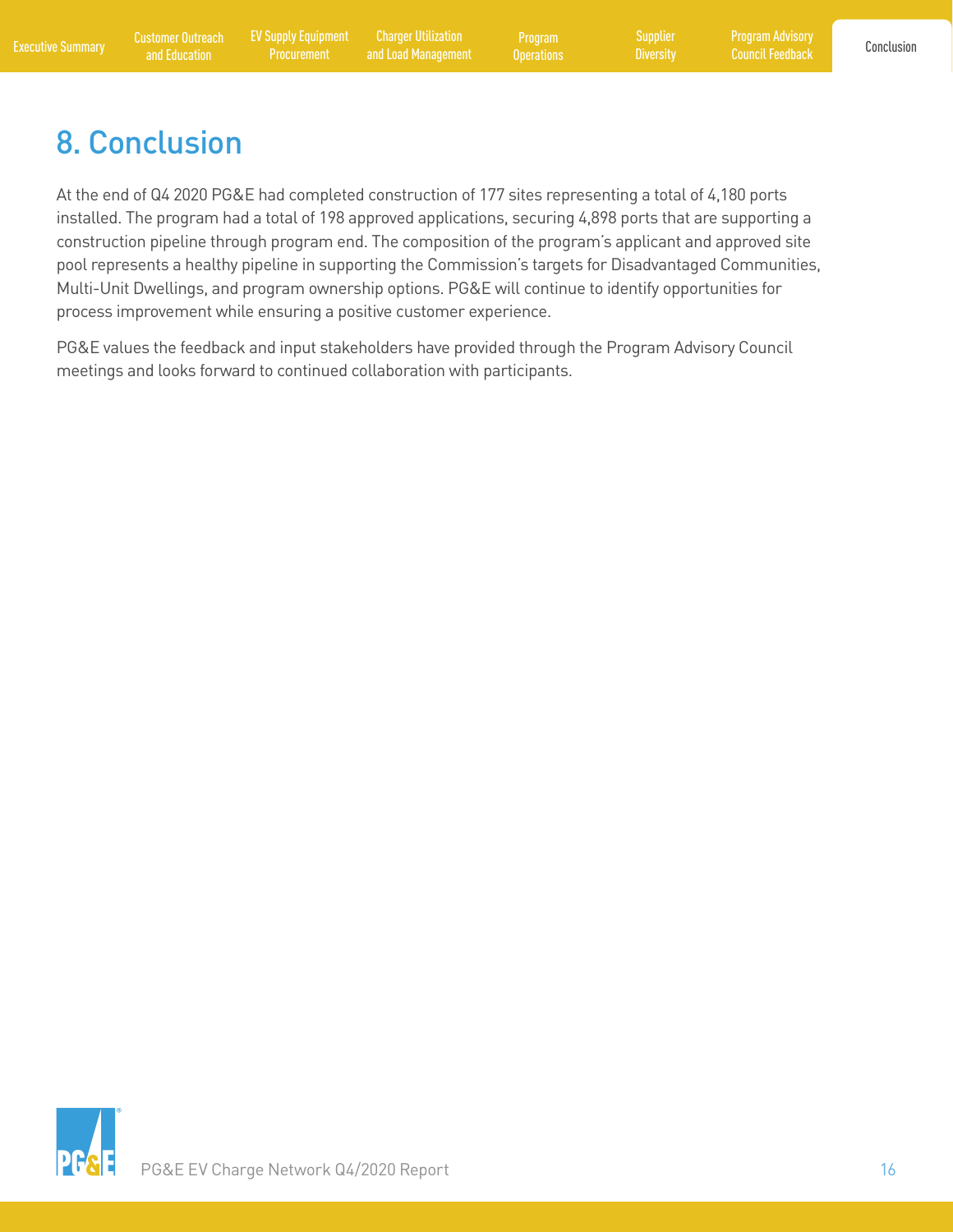# <span id="page-20-0"></span>9. Appendix A

### **9.1 Summary of Program Advisory Council Comments and PG&E Response**

The following PAC members provided comments during the meeting regarding the EV Charge Network program:

| PAC MEMBER NAME     | PAC MEMBER ORGANIZATION                |  |  |
|---------------------|----------------------------------------|--|--|
| Fidel Leon Diaz     | <b>CPUC Public Advocates Office</b>    |  |  |
| Audrey Neuman       | <b>CPUC Energy Division</b>            |  |  |
| <b>Brant Arthur</b> | Sonoma County Transportation Authority |  |  |
| Ziga Ivanic         | Energetics                             |  |  |
| Jessie Denver       | East Bay Community Energy              |  |  |

| <b>QUESTION</b>                                                                                                                    | <b>PG&amp;E RESPONSE</b>                                                                                                                                                                                      |  |  |
|------------------------------------------------------------------------------------------------------------------------------------|---------------------------------------------------------------------------------------------------------------------------------------------------------------------------------------------------------------|--|--|
| How many of these sites would have been<br>infeasible without load management?                                                     | There were 1-2 sites that would have been Infeasible due to<br>physical constraints. This has also helped to lower the cost of<br>several other projects.                                                     |  |  |
| Why do MUDs see a higher level of load<br>reduction than workplaces?                                                               | This is due to MUDs mostly charging overnight and there are<br>more hours you can engage in load management. There is a<br>higher dwell time compared to the workplace which will only<br>offer 5-8 hours.    |  |  |
| What is the frequency of the maintenance and<br>networking fees?                                                                   | Maintenance fees are captured annually and networking fees as<br>well annually per port.                                                                                                                      |  |  |
| All of these sites for aggregate load curve have<br>TOU pricing, correct?                                                          | All the sites should be TOU. Technically customers are able to<br>enroll in any rate available to them, but we are seeing most of<br>the sites on a TOU.                                                      |  |  |
| Was any load management required for any host<br>sites for workplaces on the TOU?                                                  | Last count, 25 -30 customers have enrolled in the demand<br>response program. We haven't been able to calculate baseline<br>usage due to COVID because usage has been so flat lined.                          |  |  |
| How hard would it be to make this tool<br>statewide? How big of a lift would it be to adapt it<br>to another utilities incentives? | We did a lot of work with our vendor ZappyRide. A lighter weight<br>version of this tool does exist as well. In addition we worked with<br>Veloz to offer a statewide tool for vehicles, incentives and more. |  |  |
| EVCN is limited to 35% Sponsor. Are there<br>enough Owner sites in the pipeline to keep<br>PG&E under this cap?                    | The PG&E EVCN decision allows up to 7,500 ports and we<br>are targeting that 35% of the originally allowed 7,500 Charge<br>Sponsor ports.                                                                     |  |  |

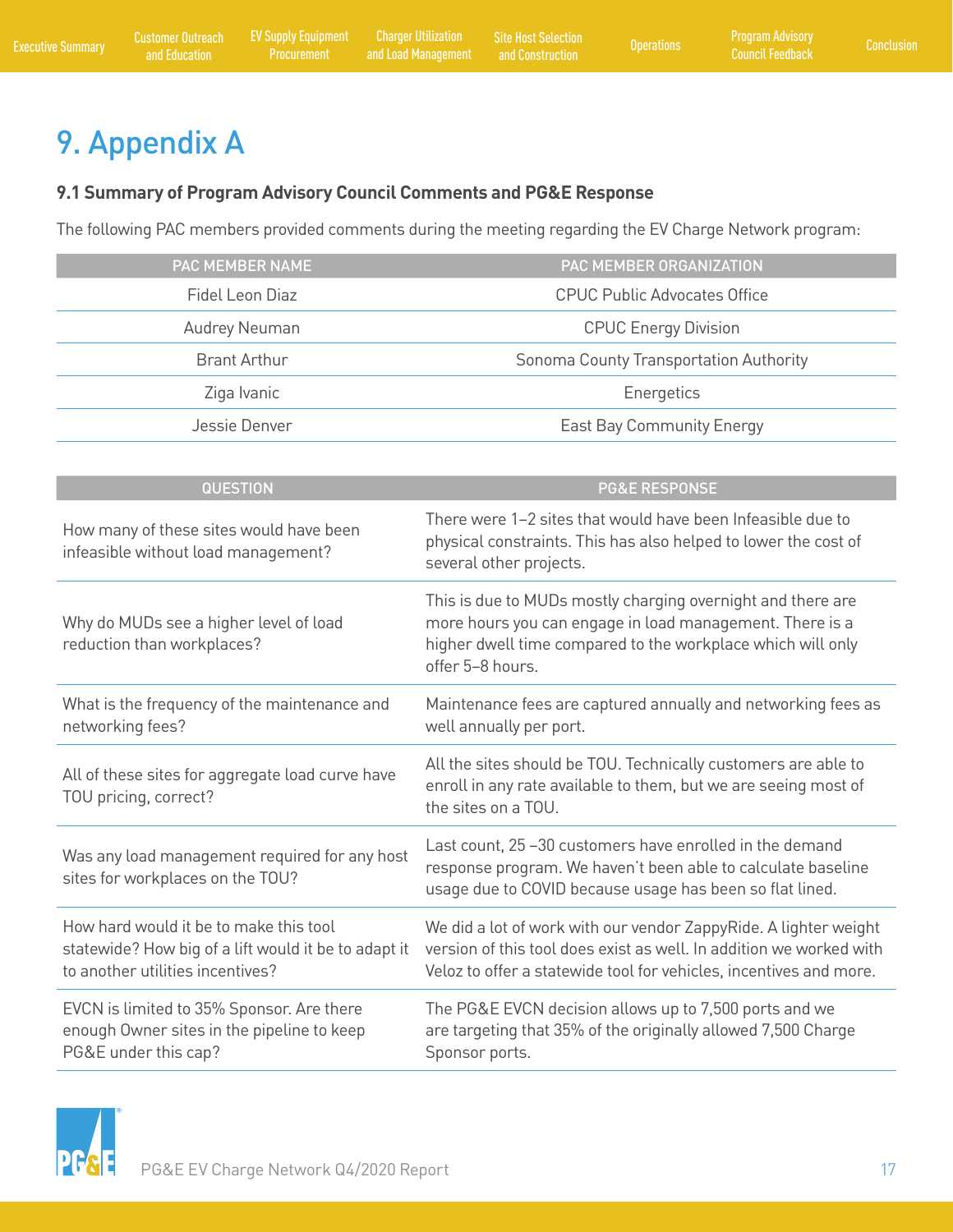| <b>Executive Summary</b>                                                                                                                                                                                                                                                                                   | <b>Customer Outreach</b><br>and Education | <b>EV Supply Equipment</b><br>Procurement      | <b>Charger Utilization</b><br>and Load Management | <b>Site Host Selection</b><br>and Construction                                                                                                                                                                                                                                                                                 | <b>Operations</b>        | <b>Program Advisory</b><br><b>Council Feedback</b>            | Conclusion |
|------------------------------------------------------------------------------------------------------------------------------------------------------------------------------------------------------------------------------------------------------------------------------------------------------------|-------------------------------------------|------------------------------------------------|---------------------------------------------------|--------------------------------------------------------------------------------------------------------------------------------------------------------------------------------------------------------------------------------------------------------------------------------------------------------------------------------|--------------------------|---------------------------------------------------------------|------------|
|                                                                                                                                                                                                                                                                                                            |                                           |                                                |                                                   |                                                                                                                                                                                                                                                                                                                                |                          |                                                               |            |
|                                                                                                                                                                                                                                                                                                            |                                           | <b>QUESTION</b>                                |                                                   |                                                                                                                                                                                                                                                                                                                                | <b>PG&amp;E RESPONSE</b> |                                                               |            |
|                                                                                                                                                                                                                                                                                                            | you can do load management?               | Are you looking at smaller sites and see where | limitations.                                      |                                                                                                                                                                                                                                                                                                                                |                          | Yes. We have found that it's possible, but it depends on site |            |
| We'd be interested in understanding better<br>why the EVCN per port costs are in excess of<br>\$18K while the per port cost through the CEC's<br>CALeVIP program is much less (\$9-\$10K).<br>Tis is essentially an 80% increase in cost. Is<br>this primarily driven by line and transformer<br>upgrades? |                                           |                                                |                                                   | The CEC program is not an apples-to-apples cost comparison.<br>PG&E costs will include additional costs not included in the CEC<br>program. Even programs that ostensibly provide similar services<br>can have nuanced differences and report costs in a manner that<br>renders direct comparison difficult if not impossible. |                          |                                                               |            |

[Program Advisory](#page-18-0) 

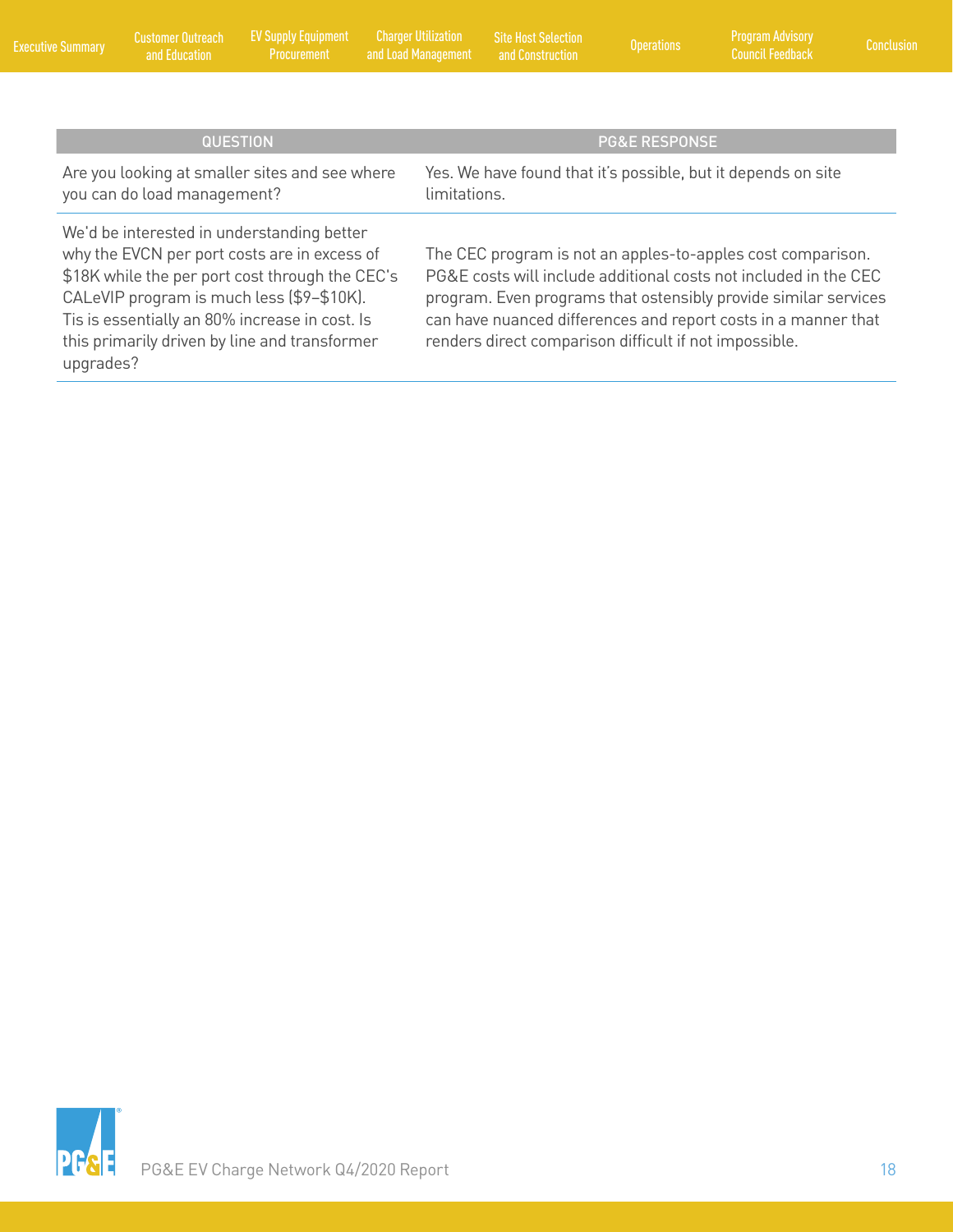# 10. Appendix B

**PG&E has established a six step process that guides customers through the EV Charge Network program.** 

- **1. Info & Application:** Potential program participants apply online at [www.pge.com/evcharge](http://www.pge.com/evcharge).
- **2. Eligibility Assessment:** PG&E reviews eligibility and site information, assessing costs and technical feasibility.
- **3. Design:** If the site is approved, the program participant selects their chargers, and PG&E sends the site design layout and easement for signature. If the program participant is an EV Charge Owner, they submit their proof of purchase for the chargers; if an EV Charge Sponsor, they submit their participation payment.
- **4. Construction:** PG&E builds the "make-ready" infrastructure to the parking spaces.
- **5. Activation:** Once construction is complete, chargers are installed, activated and inspected, and PG&E conducts data integration. If the program participant is an EV Charge Owner, PG&E issues the rebate
- **6. Utilization:** The chargers are maintained for the life of the program (10 years) by the program participant, in the case of EV Charge Owner; by PG&E, in the case of EV Charge Sponsor.